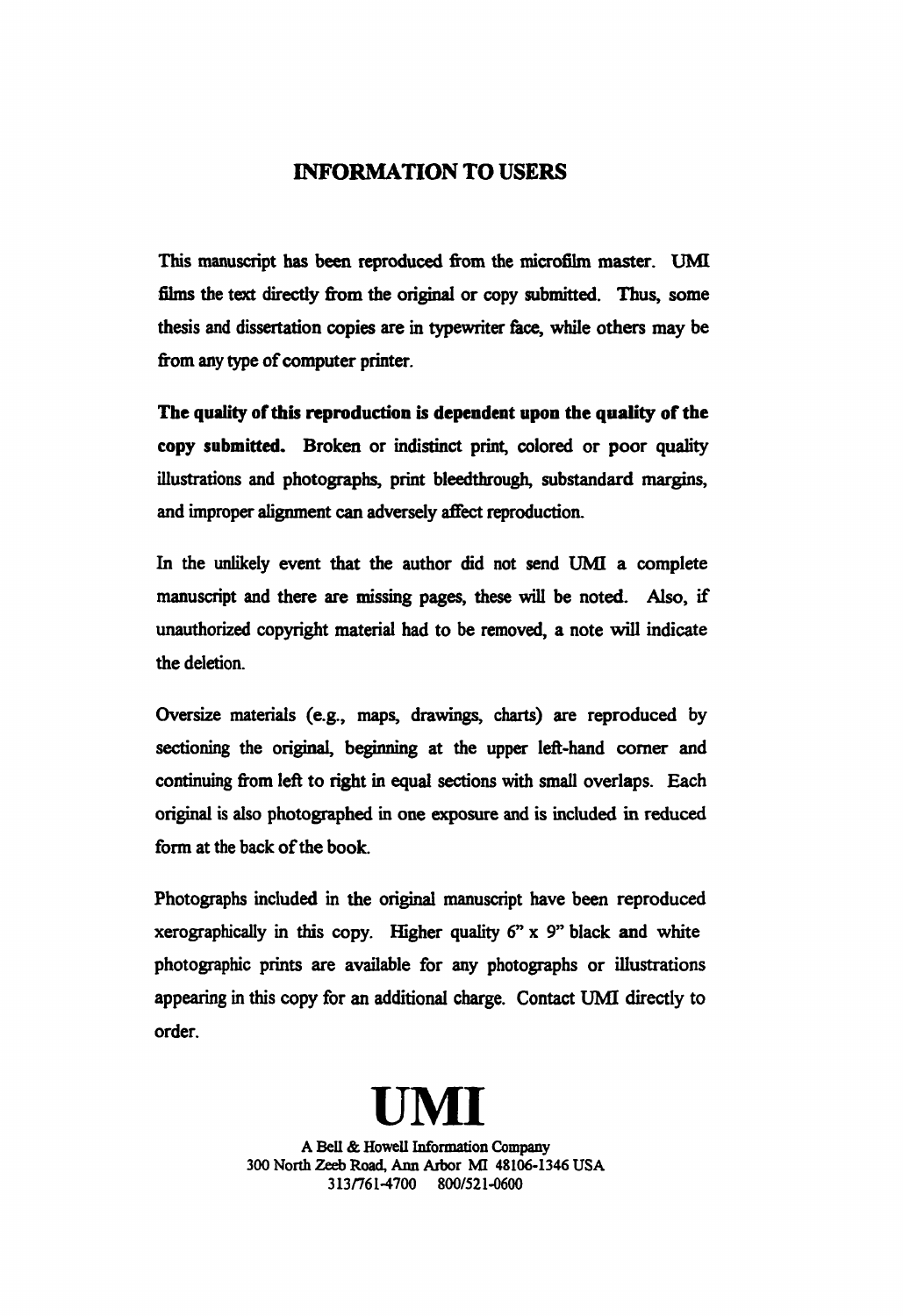$\mathcal{L}^{\text{max}}_{\text{max}}$  .

 $\label{eq:2.1} \frac{1}{\sqrt{2}}\int_{\mathbb{R}^3}\frac{1}{\sqrt{2}}\left(\frac{1}{\sqrt{2}}\right)^2\frac{1}{\sqrt{2}}\left(\frac{1}{\sqrt{2}}\right)^2\frac{1}{\sqrt{2}}\left(\frac{1}{\sqrt{2}}\right)^2\frac{1}{\sqrt{2}}\left(\frac{1}{\sqrt{2}}\right)^2.$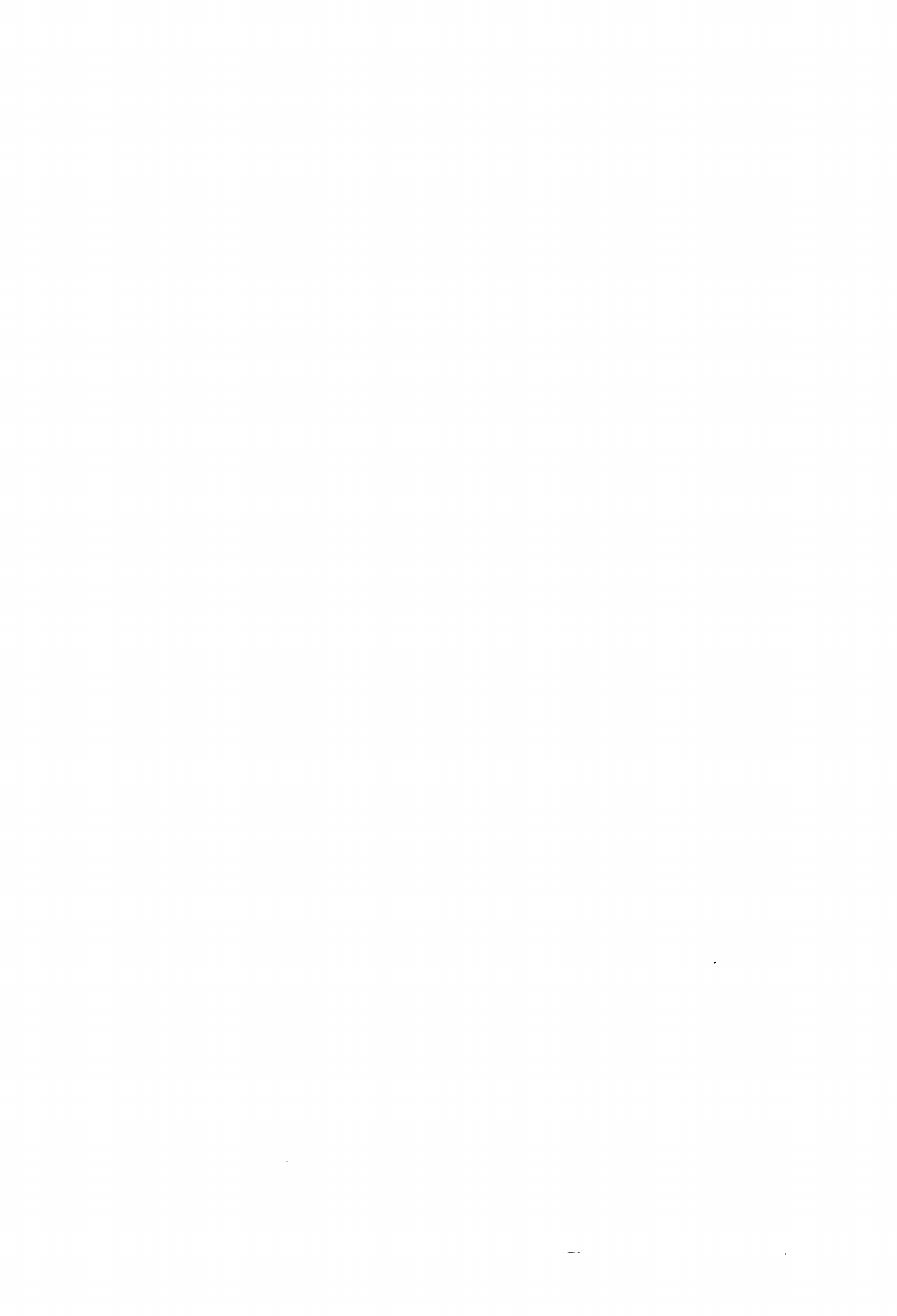# LARGE-SCALE VEGETATION FEATURES AFFECTING THE DISTRIBUTION

## AND ABUNDANCE OF GRASSLAND BIRDS

by

John David Lloyd

A Thesis Submitted to the Faculty of the

SCHOOL OF RENEWABLE NATURAL RESOURCES

In Partial Fulfillment of the Requirements For the Degree of

MASTER OF SCIENCE WITH A MAJOR IN WILDLIFE AND FISHERIES SCIENCE

> In the Graduate College THE UNIVERSITY OF ARIZONA

> > 1997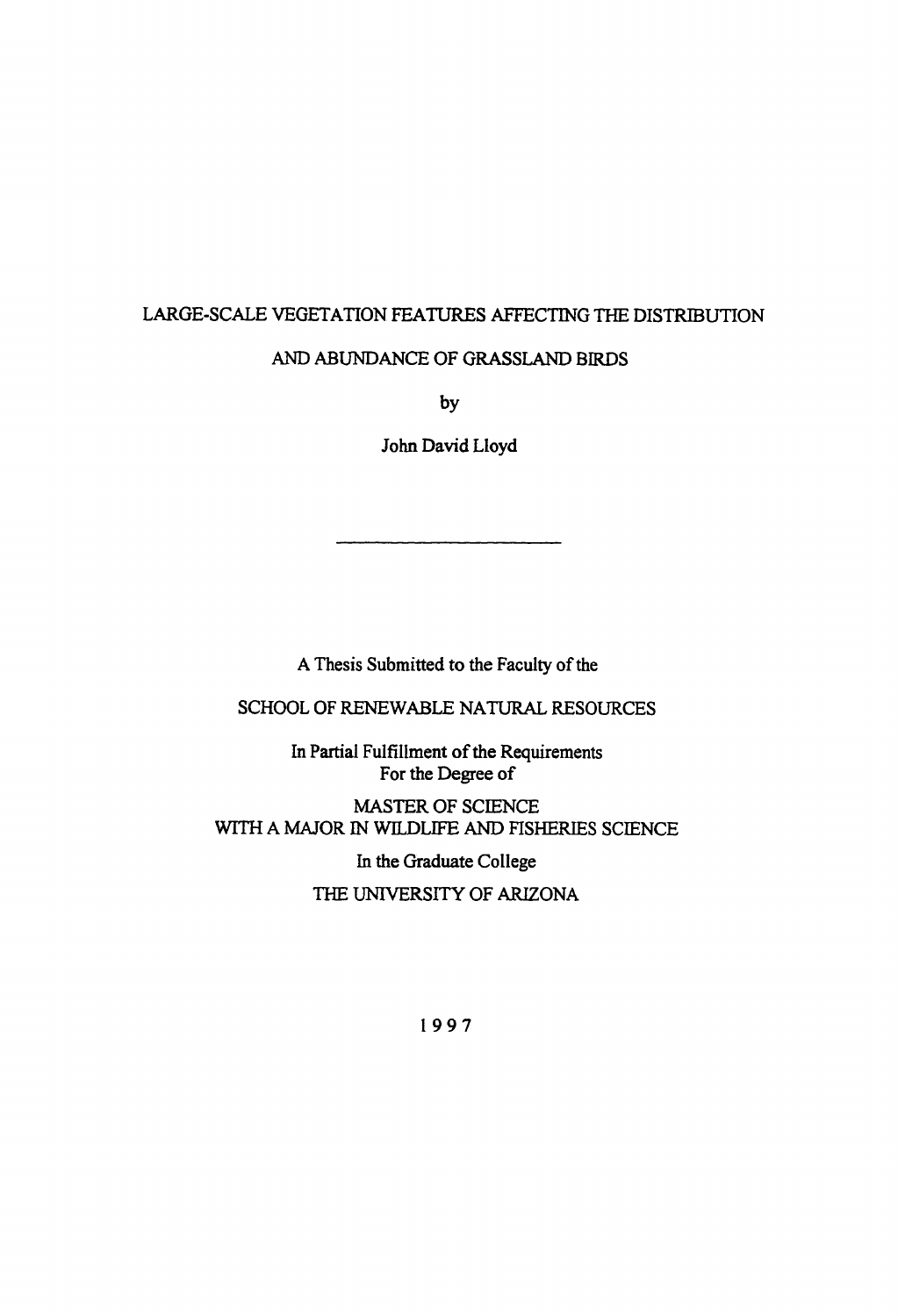### **UMI Number: 1385741**

UMI Microform 1385741 Copyright 1997, by UMI Company. All rights reserved.

This microform edition is protected against unauthorized copying under Title 17, United States Code.

> **UMI**  300 North Zeeb Road Ann Arbor, MI 48103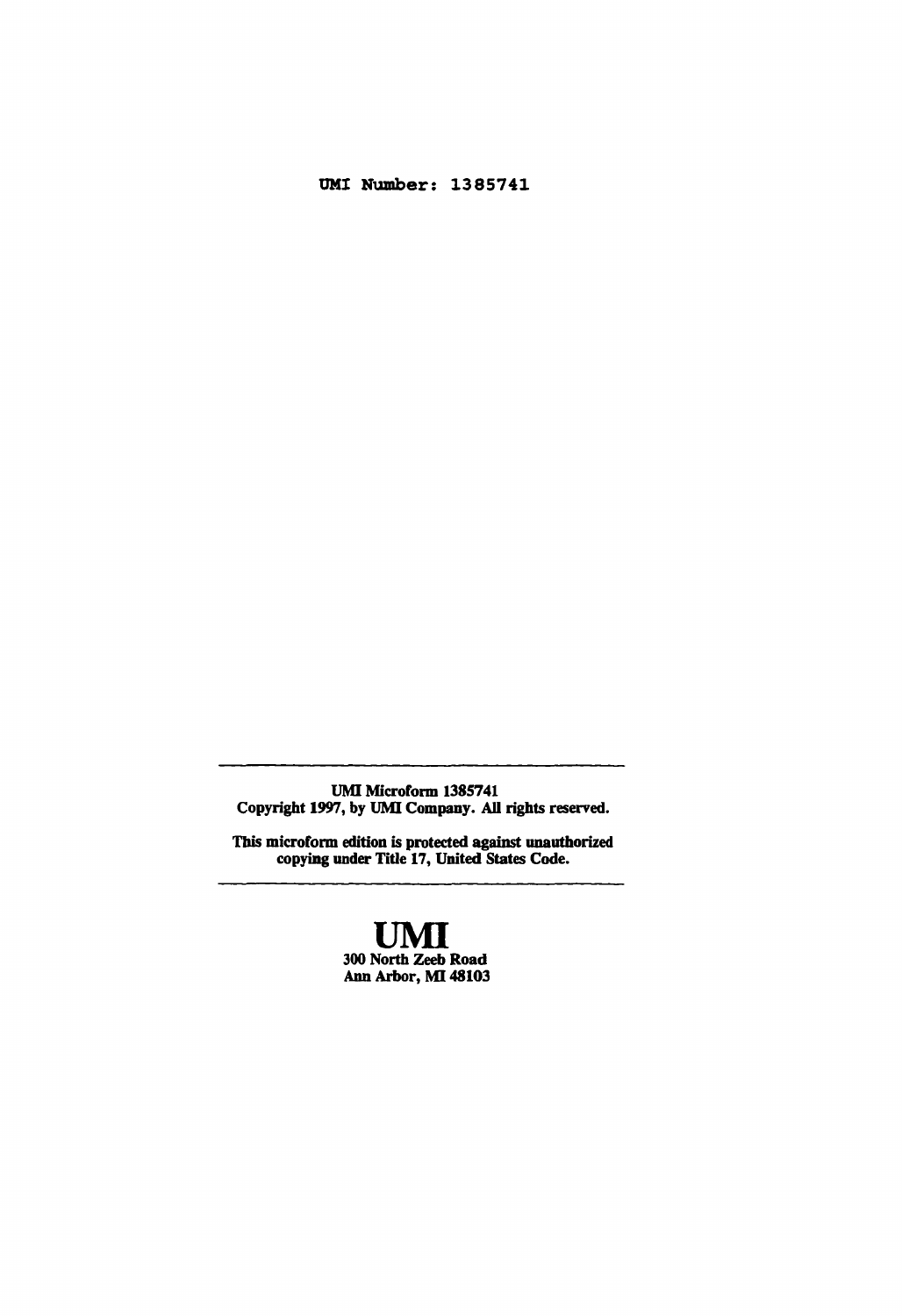#### STATEMENT BY AUTHOR

This thesis has been submitted in partial fulfillment of requirements for an advanced degree at the University of Arizona and is deposited in the University Library to be made available to borrowers under the rules of the Library.

Brief quotations from this thesis are allowable without special permission, provided that accurate acknowledgment of source is made. Requests for permission for extended quotation from or reproduction of this manuscript in whole or in part may be granted by the head of the major department or the Dean of the Graduate College when in his or her judgment the proposed use of the material is in the interests of scholarship. In all other instances, however, permission must be obtained from the author.

SIGNED:

APPROVAL BY THESIS COMMITTEE

This thesis has been approved on the date shown below;

zAJ—y / */I* 

R. William Maman Professor of Wildlife and Fisheries Science

Stephen DeStefano Associate Professor of Renewable Natural Resources

Larry Howery

Assistant Specialist of Renewable Natural Resources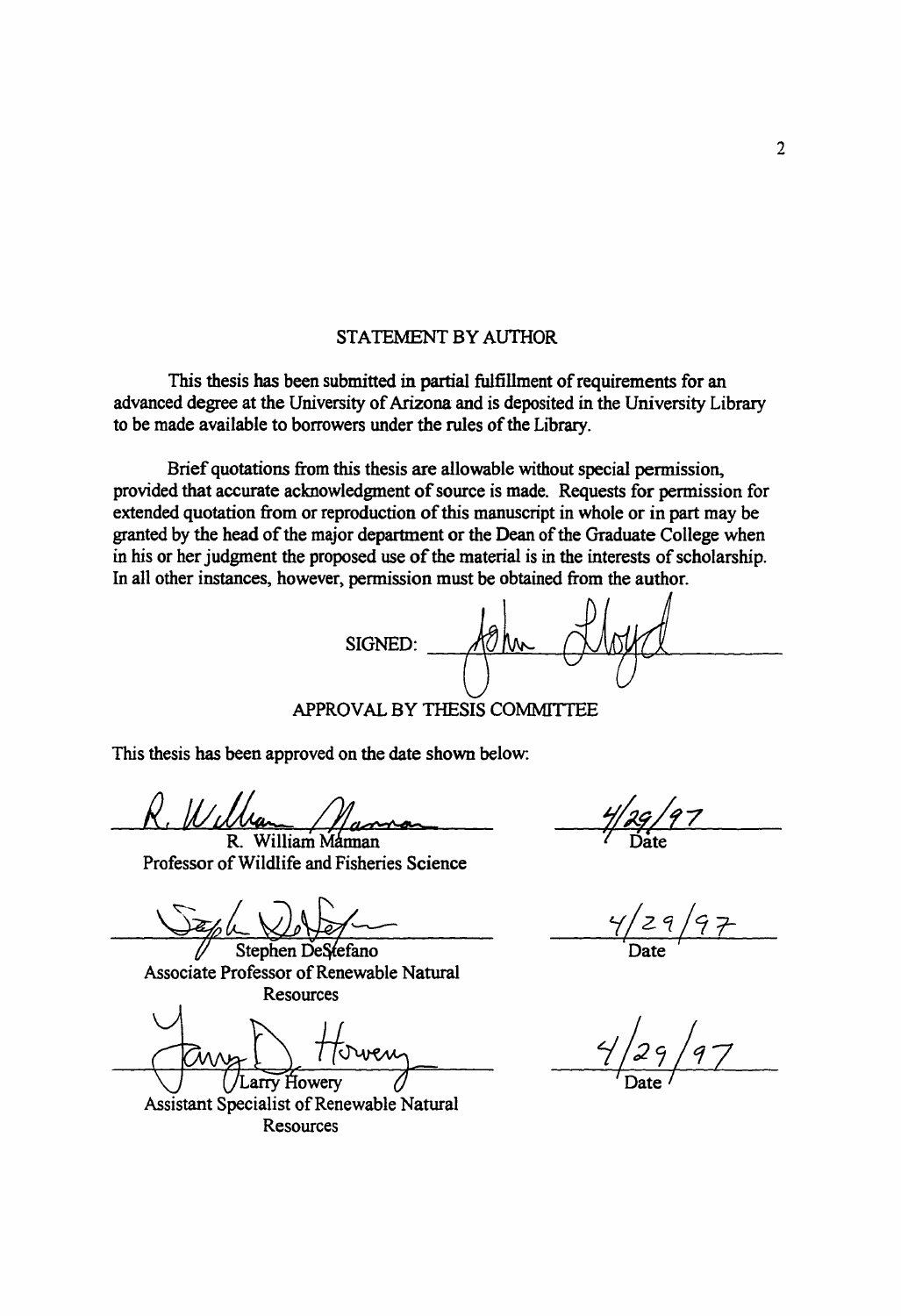#### ACKNOWLEDGMENTS

This study was funded by the United States Fish and Wildlife Service in cooperation with the University of Arizona under FWS Agreement No. 1448-00002-95- 0850. I thank the entire staff of the Buenos Aires National Wildlife Refuge, and in particular William P. Kuvlesky, Jr. and Thea Ulen for providing logistical support and assistance.

I also extend my gratitude and thanks to Chris Kirkpatrick for providing outstanding field assistance and advice. His competence, dedication, and friendship were critical to the success of my fieldwork.

Thanks also to my family who, although they have not done anything for me lately, deserve some credit for supporting me for the first 22 years of my life. Who knows where I would have ended up had they not invested countless hours reading to me as a child.

Much thanks to committee member Larry Howery, who provided an objective voice and valuable criticism. Finally, the utmost of thanks to my advisors Bill Mannan and Steve DeStefano, who made my time here enjoyable and taught me by example what it means to be a good scientist. Though my name alone appears on the title page, I can not emphasize enough that what follows would not have been possible without their help.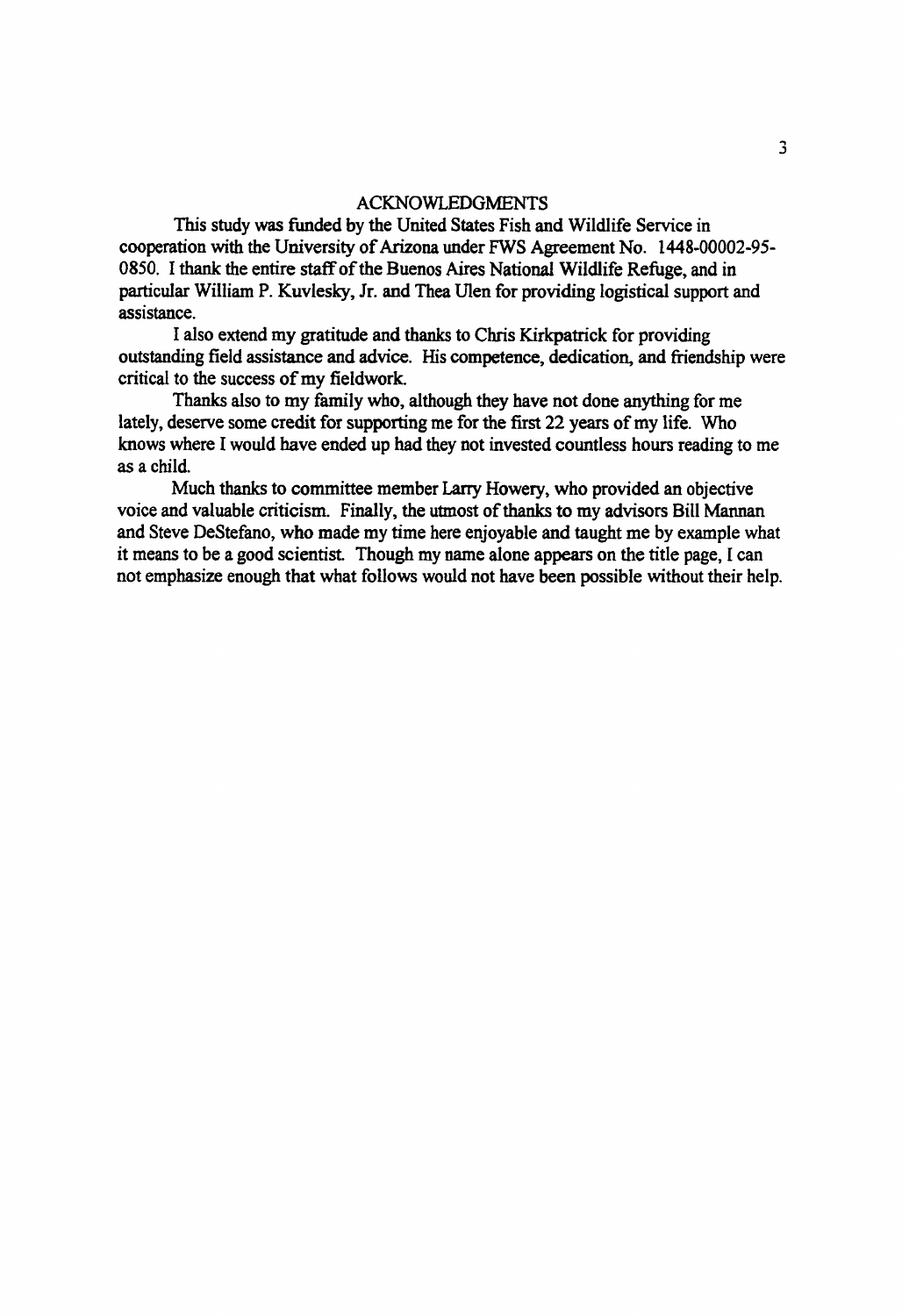## TABLE OF CONTENTS

|                | LIST OF ILLUSTRATIONS MARKET AND THE STATE AND THE STATE AND THE STATE AND THE STATE AND THE STATE AND THE STATE AND THE STATE AND THE STATE AND THE STATE AND THE STATE AND THE STATE AND THE STATE AND THE STATE AND THE STA |                |
|----------------|--------------------------------------------------------------------------------------------------------------------------------------------------------------------------------------------------------------------------------|----------------|
|                |                                                                                                                                                                                                                                |                |
|                |                                                                                                                                                                                                                                | $\overline{7}$ |
| $\mathbf{1}$   |                                                                                                                                                                                                                                |                |
|                |                                                                                                                                                                                                                                | 11             |
| 3 <sub>1</sub> |                                                                                                                                                                                                                                | 12             |
|                |                                                                                                                                                                                                                                | 14             |
|                |                                                                                                                                                                                                                                | 16             |
|                |                                                                                                                                                                                                                                | 22             |
|                |                                                                                                                                                                                                                                | 37             |

 $\sim 10^7$ 

**4** 

Page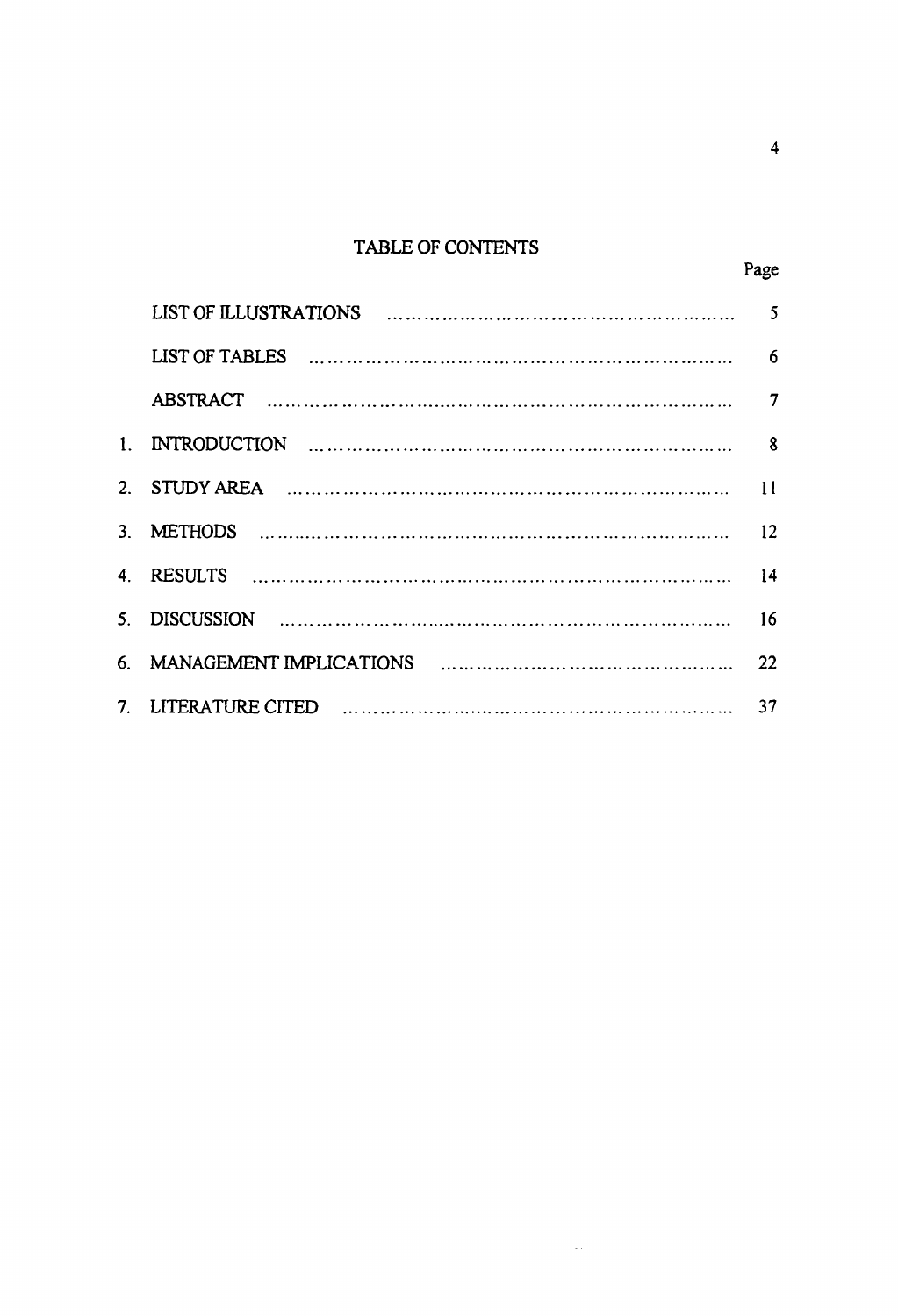## LIST OF ILLUSTRATIONS

| FIGURE 1, The relationship between bird abundance and mesquite density24        |
|---------------------------------------------------------------------------------|
| FIGURE 2, The relationship between Lucy's warbler abundance and mesquite        |
| FIGURE 3, The relationship between pyrrhuloxia abundance and mesquite density26 |
| FIGURE 4, The relationship between cactus wren abundance and mesquite density27 |
| FIGURE 5, The relationship between height and density of mesquite trees28       |
| FIGURE 6, The relationship between loggerhead shrike abundance and              |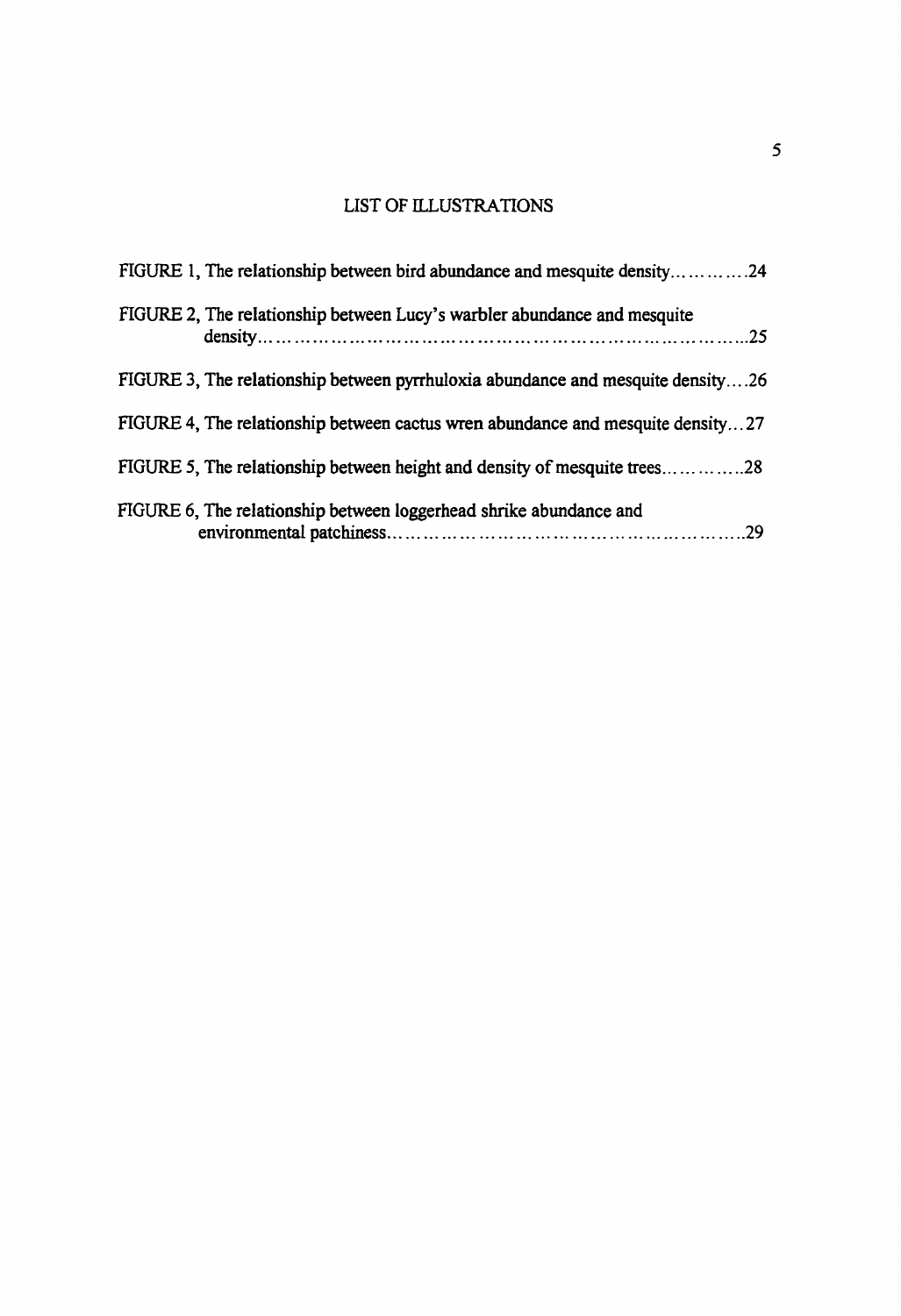## LIST OF TABLES

| TABLE 2, Mesquite density and average tree height on each study plot31 |  |
|------------------------------------------------------------------------|--|
|                                                                        |  |
|                                                                        |  |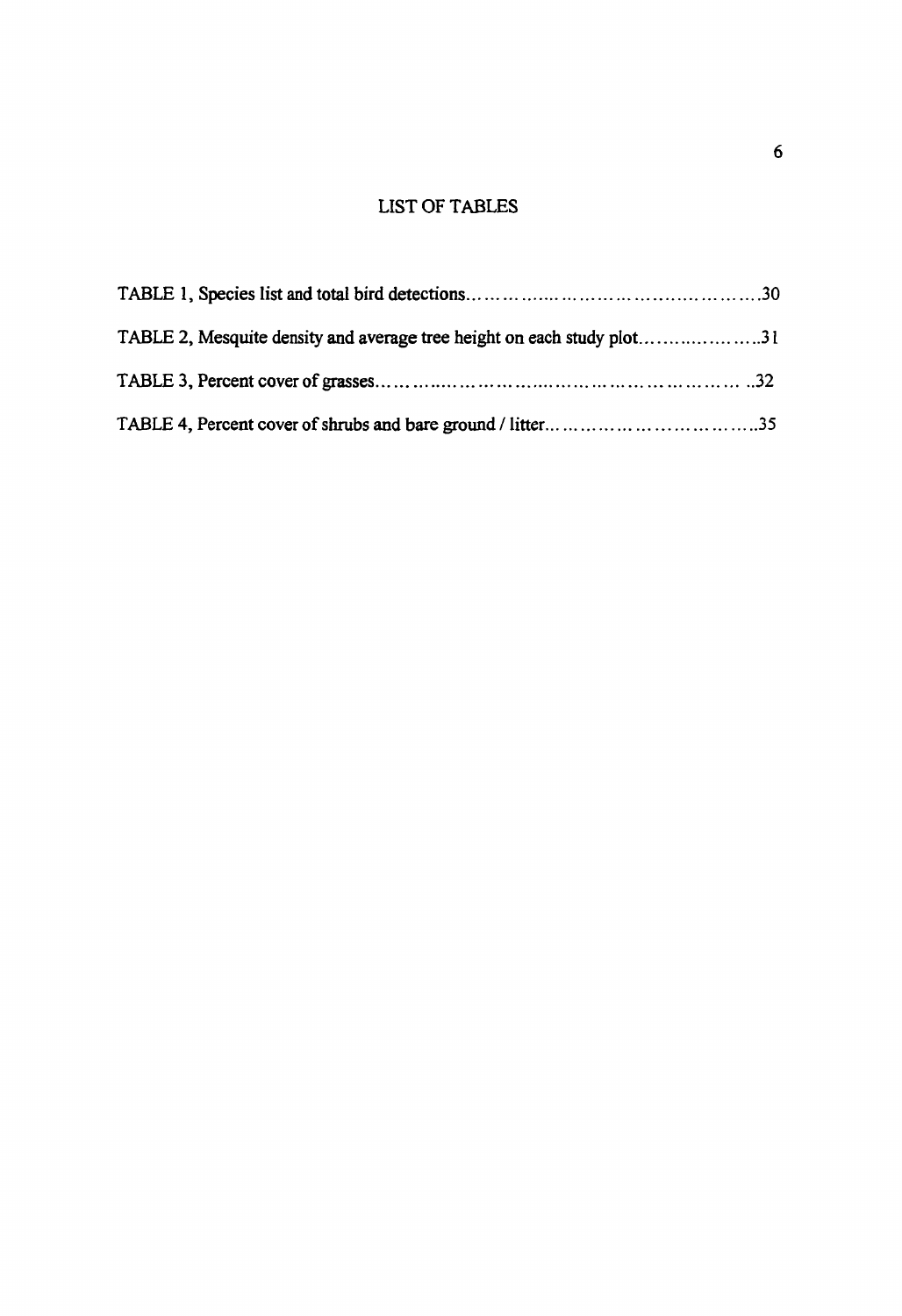### ABSTRACT

I predicted the likely effects of fire on the abundance of grassland birds by determining which vegetal features influenced the distribution and abundance of grassland birds at the Buenos Aires National Wildlife Refuge, Arizona. Abundance of pyrrhuloxia (Cardinalis sinuatus) ( $r^2 = 0.363$ ), Lucy's warbler (Vermivora luciae) ( $r^2 =$ 0.348), and total abundance of birds ( $r^2 = 0.358$ ) was positively correlated with increasing density of mesquite (Prosopis velutina). whereas abundance of cactus wren (Campylorhynchus brunneicappillus) ( $r^2$  = 0.452) was negatively correlated with increasing mesquite density. Abundance of loggerhead shrikes (Lanius ludovicianus) ( $r^2$  $= 0.693$ ) was positively correlated with increasing environmental patchiness. Fire is likely to reduce the density of mesquite, thus I predict that those species positively correlated with mesquite density will decline following fire whereas species negatively correlated with mesquite density will benefit.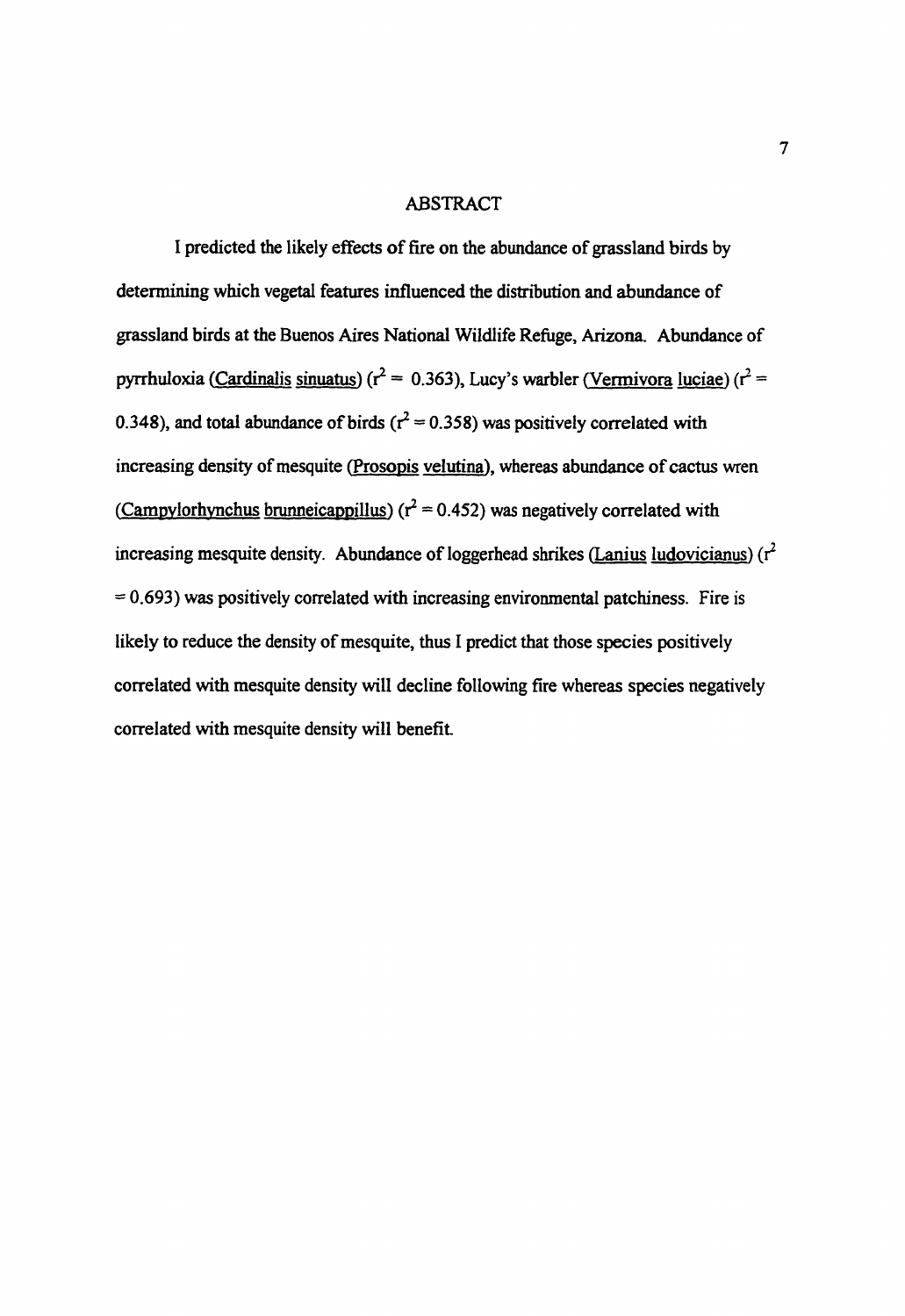#### INTRODUCTION

Grassland birds have declined more rapidly in the past 25 years than any other avian guild (Knopf 1995), and results from the Breeding Bird Survey indicate that fewer than 30% of grassland species monitored show increasing trends (Sauer et al. 1995). Habitat destruction, primarily the conversion of native grassland to agricultural land, is often implicated in these changes (Sauer et al. 1995). In southeastern Arizona, most grasslands are grazed by livestock, which may result in unsuitable conditions for some species of grassland birds (Bock and Webb 1984). Buenos Aires National Wildlife Refuge, in southeastern Arizona, is the largest ungrazed grassland in the state and as such represents a potentially important source of habitat for grassland birds. However, the exclusion of fire, the invasion of introduced Lehmann lovegrass (Eraerostis lehmanniana). and the encroachment of woody shrub species such as mesquite (Prosopis velutina) all have contributed to the degradation of the ecosystem.

Historical records indicate that woody shrub species were largely absent from these grasslands, and Brown and Archer (1989) speculated that the introduction of livestock coupled with the exclusion of fire facilitated the lateral spread of mesquite out of riparian areas. Efforts to enhance grass production for cattle also led to the introduction of Lehmann lovegrass, which has been able to outcompete native grasses and form large, nearly monotypic stands on upland areas at the Refuge. Bock et al. (1986) reported that stands of Lehmann lovegrass support a reduced abundance of grassland birds, but it appears that this effect is dependent upon the fire history of the area. Recently burned stands of Lehmann lovegrass support bird abundances similar to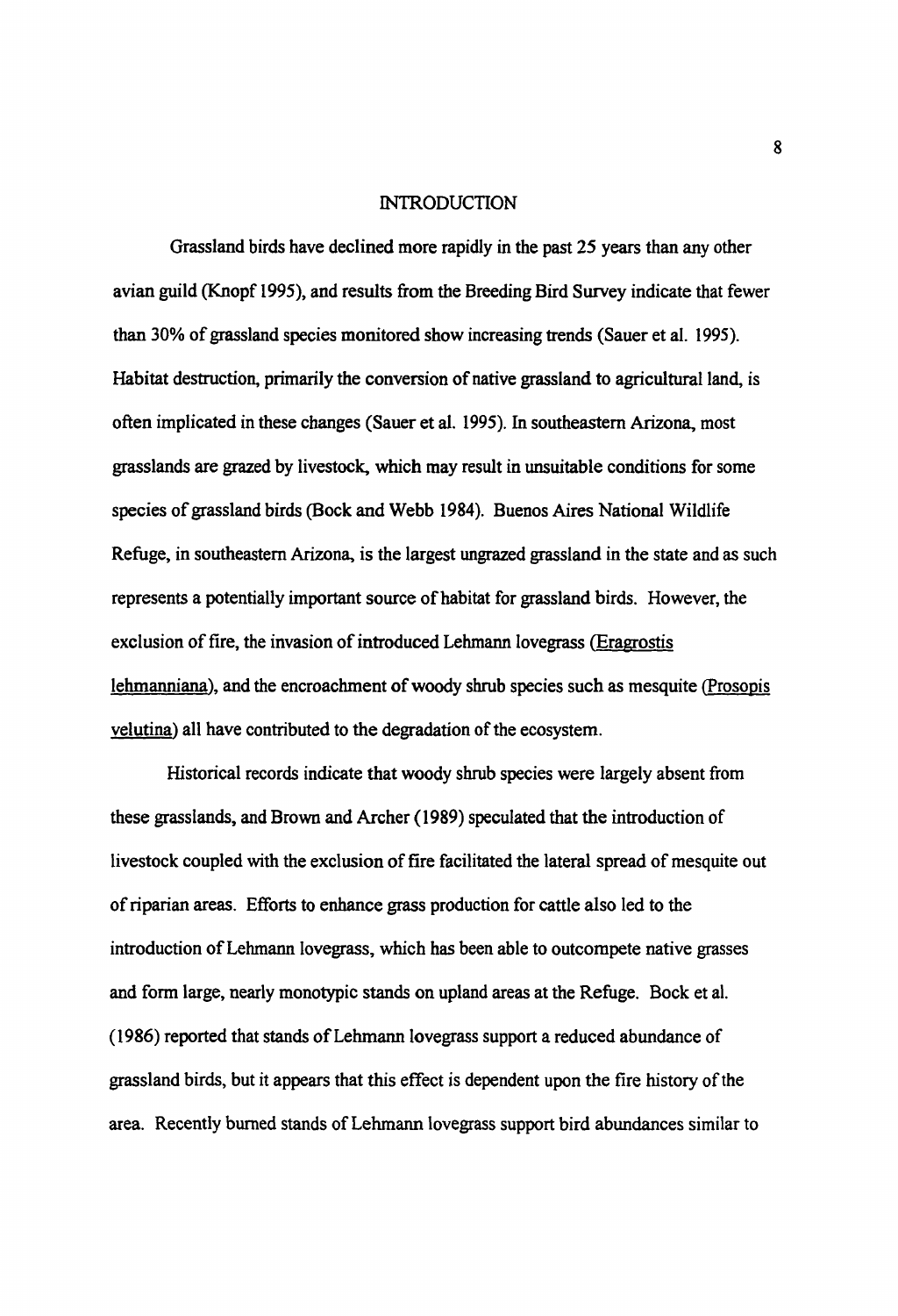those found on native grass stands but significantly greater than those found on unbumed stands of Lehmann lovegrass (Bock and Bock 1992b). Bock and Bock (1992b) speculated that the thick layers of dead litter which build up in unbumed Lehmann lovegrass stands may inhibit foraging of some birds and that fire may ameliorate this condition by reducing the amount of litter. Although Lehmann lovegrass may support fewer individuals, it does not appear to influence the species composition of bird communities. Mesquite, however, does appear to influence bird species richness and based on the habitat needs of grassland birds, it is likely that much of the Refuge now supports a very different bird community than was historically present, primarily as a result of shrub encroachment.

One of the main goals of Refuge managers is the restoration of a native grassland ecosystem similar to one which would have existed before the large-scale conversion of land to cattle production. A return to historical conditions will result in an increase in the dominance of native perennial grasses at the expense of exotic grasses and mesquite trees. The primary tool used to achieve these goals at the Refuge has been prescribed fire, although controversy exists about the effectiveness of fire in reducing Lehmann lovegrass (Ruyle et al. 1988). It is presumed that this restoration project will benefit grassland birds, but it is still unclear exactly how different members of the bird community will respond. Although fire appears to increase the abundance of wintering birds in southeastern Arizona grasslands (Bock et al. 1976; Bock and Bock 1988, 1992b), the effects on breeding birds are more ambiguous. Previous studies in similar grasslands indicate that some species will benefit whereas others will decline in abundance

**9**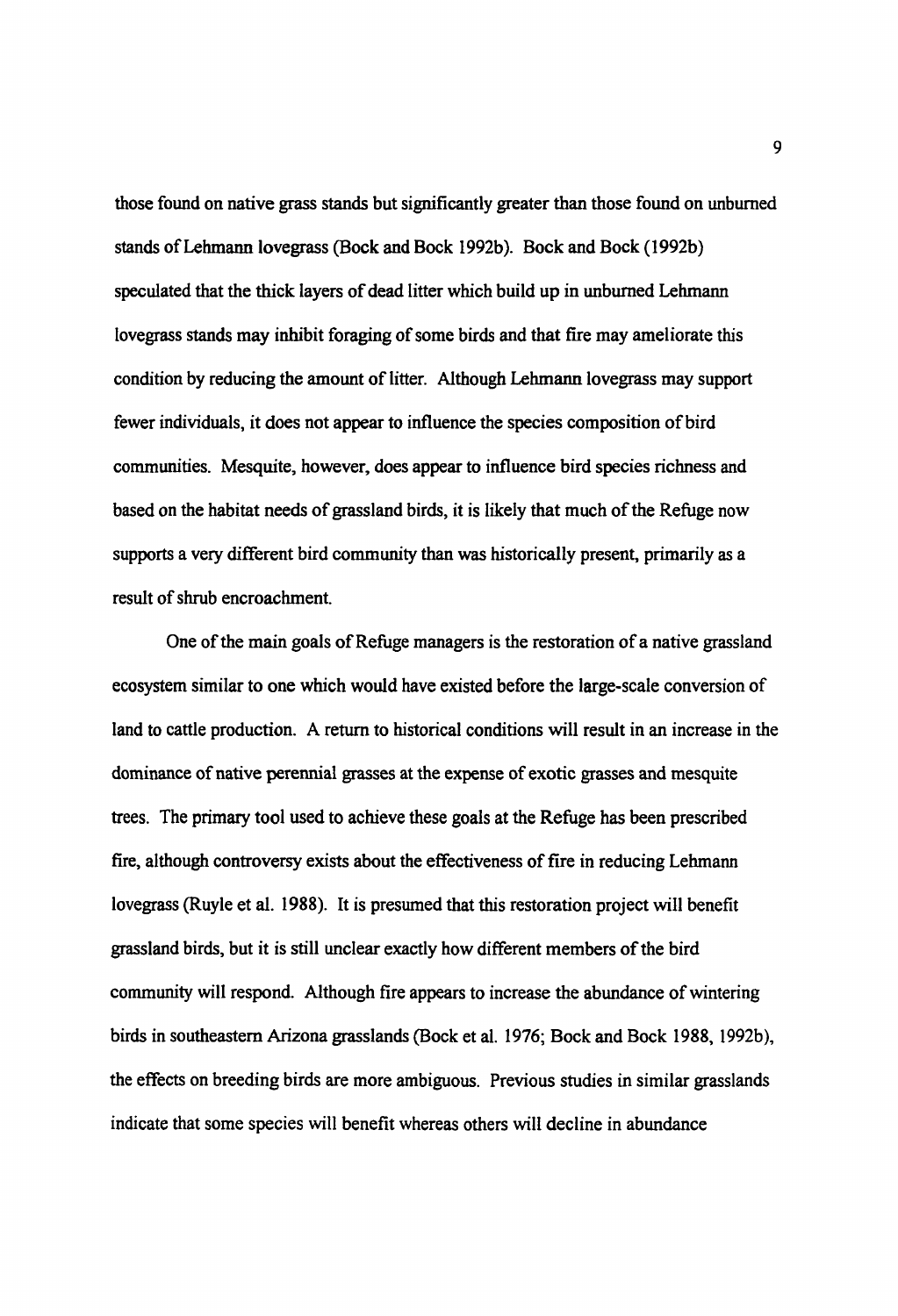following fire (Bock and Bock 1992b). In addition, little is known about the impacts of mesquite elimination on non-game grassland birds. In the present study, I predicted the effects of fire on grassland birds by identifying relationships between bird abundance and components of the vegetal community that are likely to be affected by fire.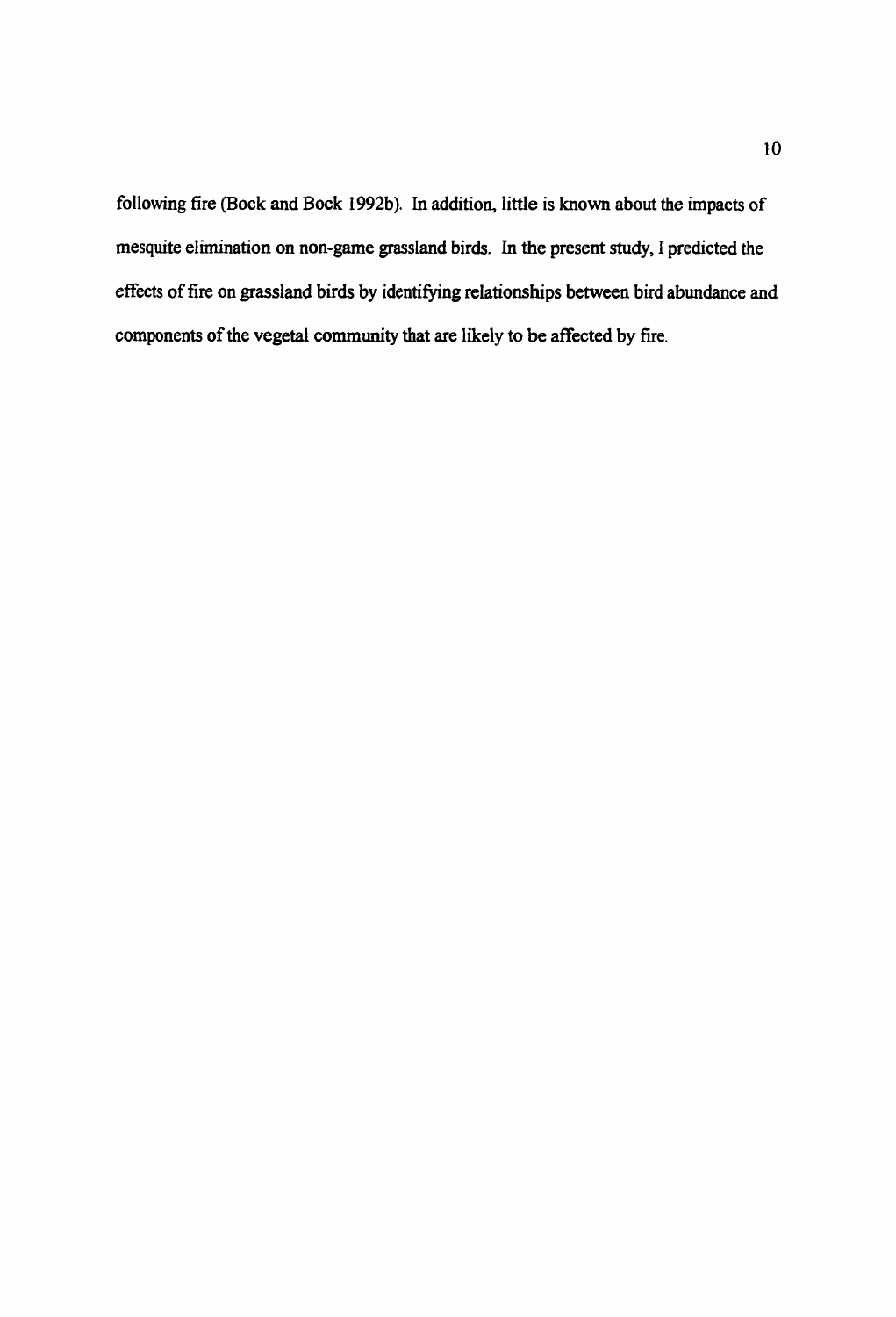#### STUDY AREA

This study was conducted on the Buenos Aires National Wildlife Refuge, located in the Altar Valley of south central Pima County, Arizona. Elevations on the Refuge range from 912 to 1460 m. Lehmann lovegrass and mesquite dominate most of the upland areas, whereas native grasses are most abundant in floodplain areas where Lehmann lovegrass occurs in low densities.

The climate of the area is semi-arid, with an average annual rainfall of 40.5 cm. Precipitation follows the pattern typical of the southwestern United States, with 60% falling in July and August and most of the remainder occurring during winter. Temperatures on the Refuge range from -11° C in the winter to 41° C in the summer, with an average monthly mean of 17° C.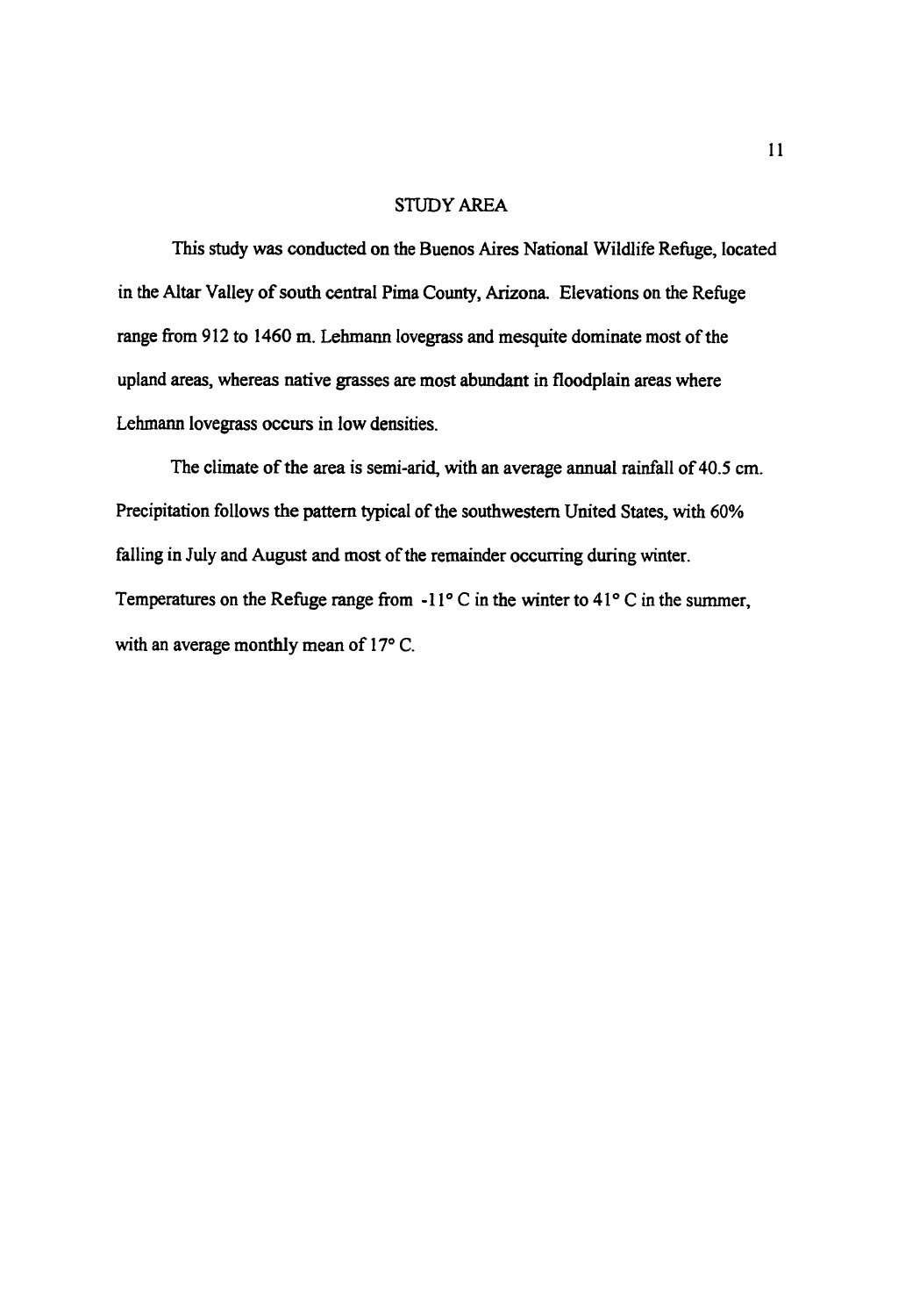#### **METHODS**

During the autumn of 1995, I randomly placed 12 25-ha plots (1000 x 250 m) in areas dominated by the Lehmann lovegrass / mesquite cover type, and then bisected each with a 1-km transect. All transects were  $\geq$ 200-m from the nearest road to minimize disturbance and any edge effect, and all transects were separated by  $\geq$ 500-m to maintain independence.

During the spring and summer of 1996 I sampled vegetation along the 12 transects to determine percent cover by species, density of mesquite trees, and average size of mesquite trees. To measure percent cover, I divided each of the l-km transects into a series of 20-m segments of which a subset of 6 was randomly selected for sampling. I measured percent cover by species along these segments using the lineintercept method of Canfield (1941). As suggested by Canfield (1941), I measured grass and herbaceous cover basally and shrub cover at the crown-spread intercept.

I sampled mesquite in 10 10-m radius plots on each transect. The plots were established every 100-m at a random distance ( $\leq 60$ m) perpendicular to each transect. Within each plot, I measured the height and width of all trees which were taller than the grasses. I found that height and width were directly related ( $r = 0.949$ ,  $P < .001$ ), so I arbitrarily chose height as a representative measure of size.

Bird surveys were conducted on each of the 12 l-km transects from April 1996 to August 1996. Each transect was visited 6 times by 2 different observers, with each visit lasting between 15 and 25 minutes. Surveys were postponed or canceled in the event of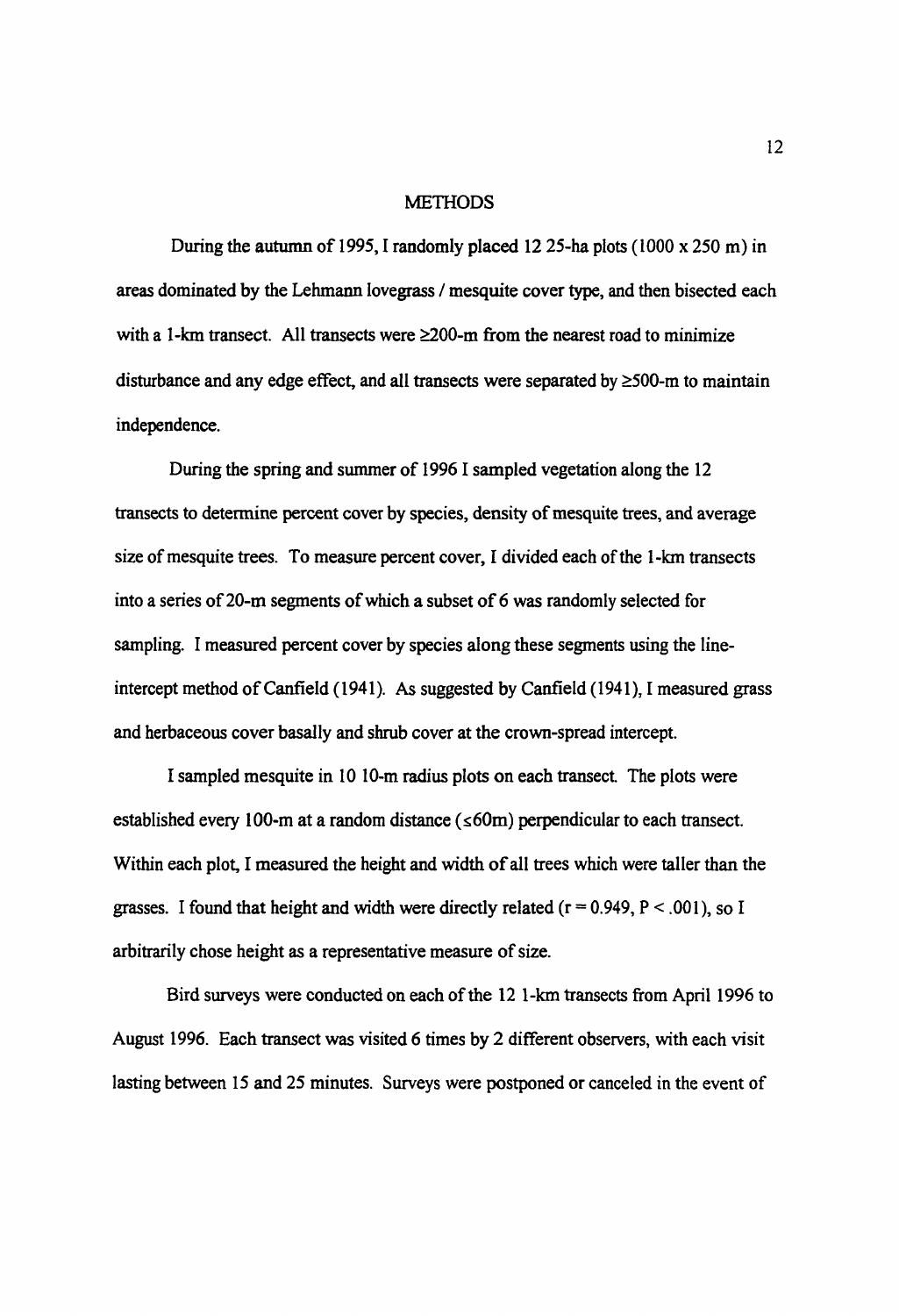rain or high winds. To minimize observer-based bias, the observer alternated visits so that each observer made 3 non-consecutive visits to each transect. The order in which the transects were surveyed was determined randomly at the beginning of the study. We used a fixed-width transect method, counting all birds heard or seen within 125-m of either side of the transect. Because I could not assume that every individual was counted in this strip, values reported are for abundance rather than density.

At least 3 important vegetal characteristics are likely to change significantly following fire: percent cover of grasses, density of mesquite, and average size of mesquite (Cable 1967, Bock et al. 1976, Bock and Bock 1992a). I compared the mean values of these variables with the abundance of all bird species with >20 observations using simple linear regression. In addition, I assessed the effect of environmental patchiness by comparing bird abundances with the coefficient of variation of mesquite density.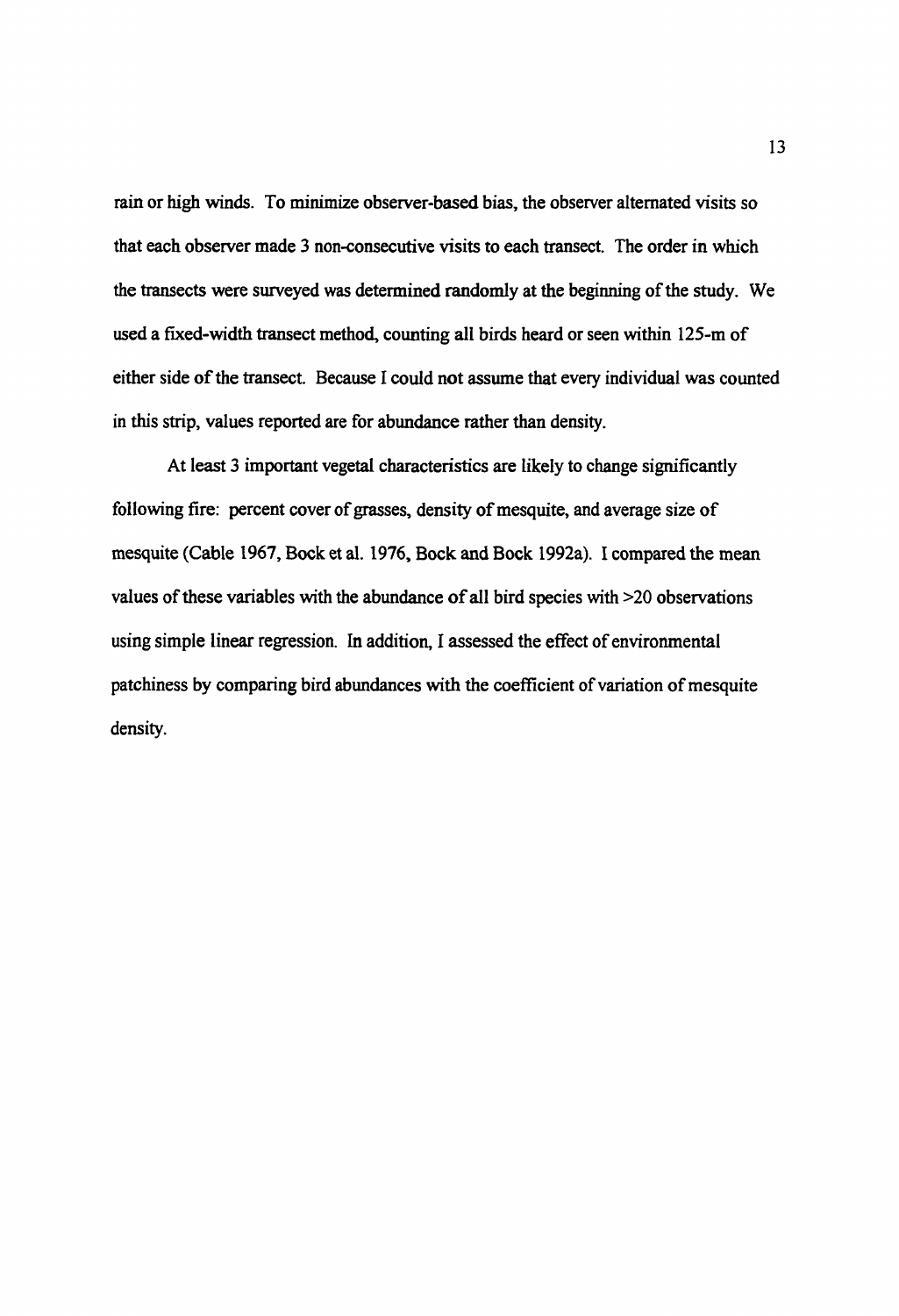#### RESULTS

### Vegetation

Mesquite densities on the study plots ranged from 2,785 to 6,366 trees / 25 ha, and average tree height ranged from 1.3 to 3.1 m (Table 2). Using a GIS database, I determined that 76% of the Refuge supports a similar range of mesquite densities. Regression analysis revealed a positive relationship between average tree height and mesquite density ( $r = 0.768$ ,  $P = 0.004$ ) (Figure 5). Percent cover of grasses was uniformly low across all plots and Lehmann lovegrass was the dominant grass species (Table 3). All of the plots were characterized by a lack of low ground cover (grasses or herbs) with moderate shrub cover and abundant areas consisting of either bare ground or dead litter (Table 4). In addition, mesquite was the dominant shrub species (Table 4), although snakeweed (Gutierrezia sp.). and burroweed (Isocoma tenuisecta) were also common and often formed large, unbroken stands together.

#### Habitat Relationships

I detected 857 individuals of 29 species of birds between April and August 1996, which I defined as the breeding season (Table 1). I found 4 significant relationships between bird abundance and mesquite density. Total abundance of birds and the abundance of Lucy's warbler (Vermivora luciae) and pyrrhuloxia (Cardinalis sinuatus) were positively correlated with an increase in the density of mesquite (Figs. 1,2, 3). Conversely, the abundance of cactus wrens (Campvlorhvnchus brurmeicapillus) was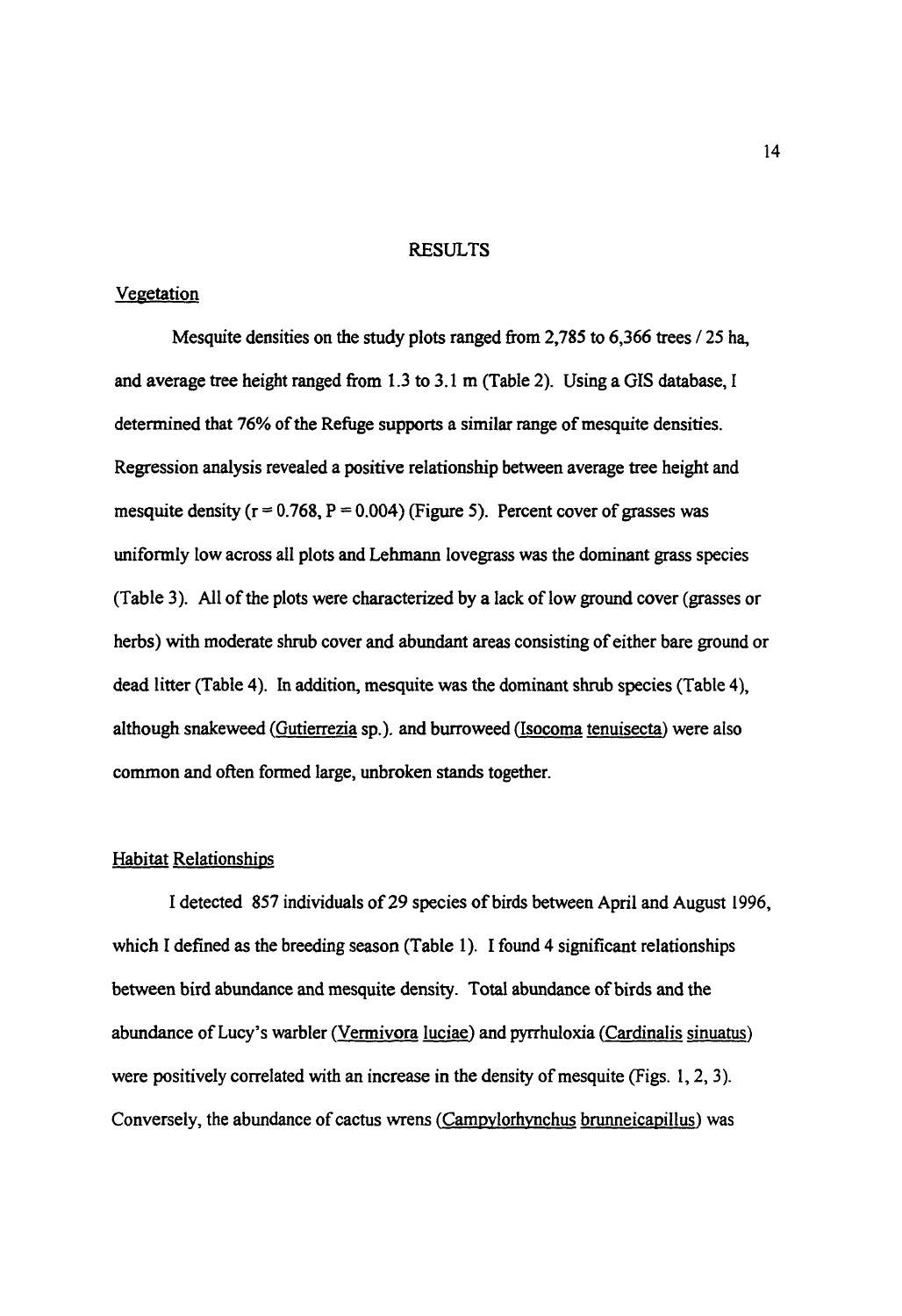negatively correlated with an increase in the density of mesquite (Figure 4). Neither Cassin's sparrow (Aimophila cassinii) ( $r = -0.03$ ,  $P = 0.921$ ) nor Botteri's sparrow (A. botterii) ( $r = 0.241$ ,  $P = 0.442$ ), both of which are species of management concern (USFWS 1995), exhibited a significant relationship with any of the vegetation variables I measured.

The data for cactus wren abundance contained one outlying value which resulted from a series of observations of a family group consistently occurring directly adjacent to the transect for several weeks. Because I felt this resulted in a biased estimate of abundance, I excluded this study plot prior to analysis and thus results for cactus wren are based on data from 11 plots rather than 12. Inclusion of these data, however, did not affect the significance of the test although it did result in a lower r-value.

Finally, I found that loggerhead shrike abundance was positively correlated with an increase in environmental patchiness, measured as the coefficient of variation of mesquite density (Figure 6). The coefficient of variation measures the degree of variability among the estimates of mesquite density, giving an indication of the patchiness of mesquite distribution. Thus, areas with a high value for this coefficient were characterized by scattered stands of mesquite interspersed with areas of open grassland.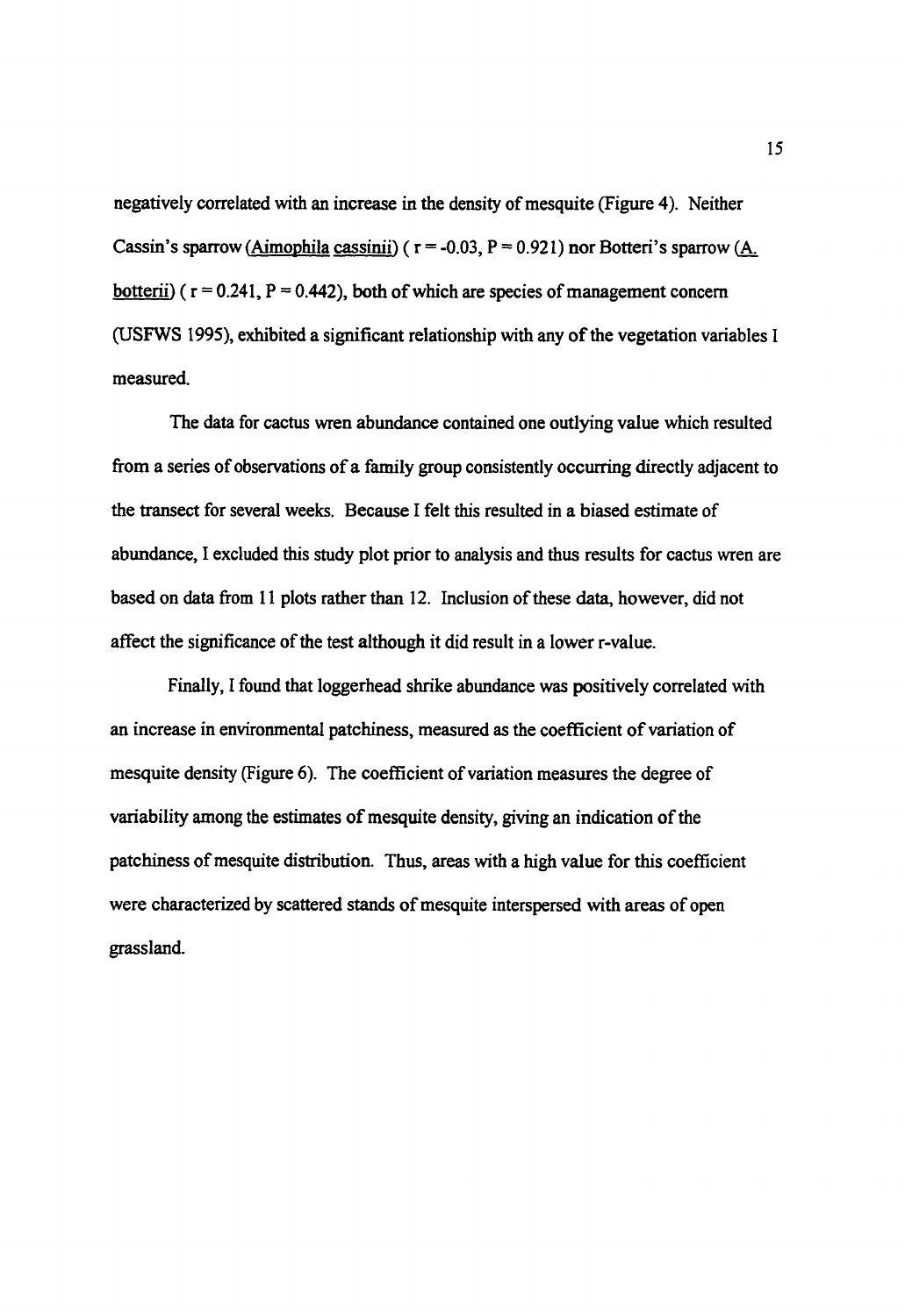#### **DISCUSSION**

### Habitat Relationships

Density of mesquite appears to be an important factor in determining the distribution of grassland birds on the Refuge. I found that pyrrhuloxia and Lucy's warblers were more abundant in areas of relatively dense mesquite, whereas cactus wrens were less abundant in these areas. These trends fit well with previous descriptions of breeding habitat for these species. Pyrrhuloxia are considered to be a species of shrubby edges, often building their nests in mesquite trees (Bent 1968). Lucy's warbler, one of two cavity-nesting North American warblers, is likely dependent on mesquite for both nesting and foraging sites (Ehrlich et al. 1988). Although little is published about the habitat requirements of the cactus wren, they appear to prefer nesting in cholla cacti (Opuntia sp.) (McGee 1985, Farley and Stuart 1994), which were absent from areas with high densities of mesquite.

Loggerhead shrikes were more abundant on plots with a patchy distribution of mesquite trees. Given their ecological requirements, this is not surprising. Loggerhead shrikes rely upon elevated perches in open areas from which to hunt their prey, and thus would benefit from a mix of open grassland and scattered mesquite (Ehrlich et al. 1988). In addition to providing hunting perches, shrikes on the study area probably also rely upon mesquite as a nesting substrate (Ehrlich et al. 1988, J. Lloyd pers. obs.).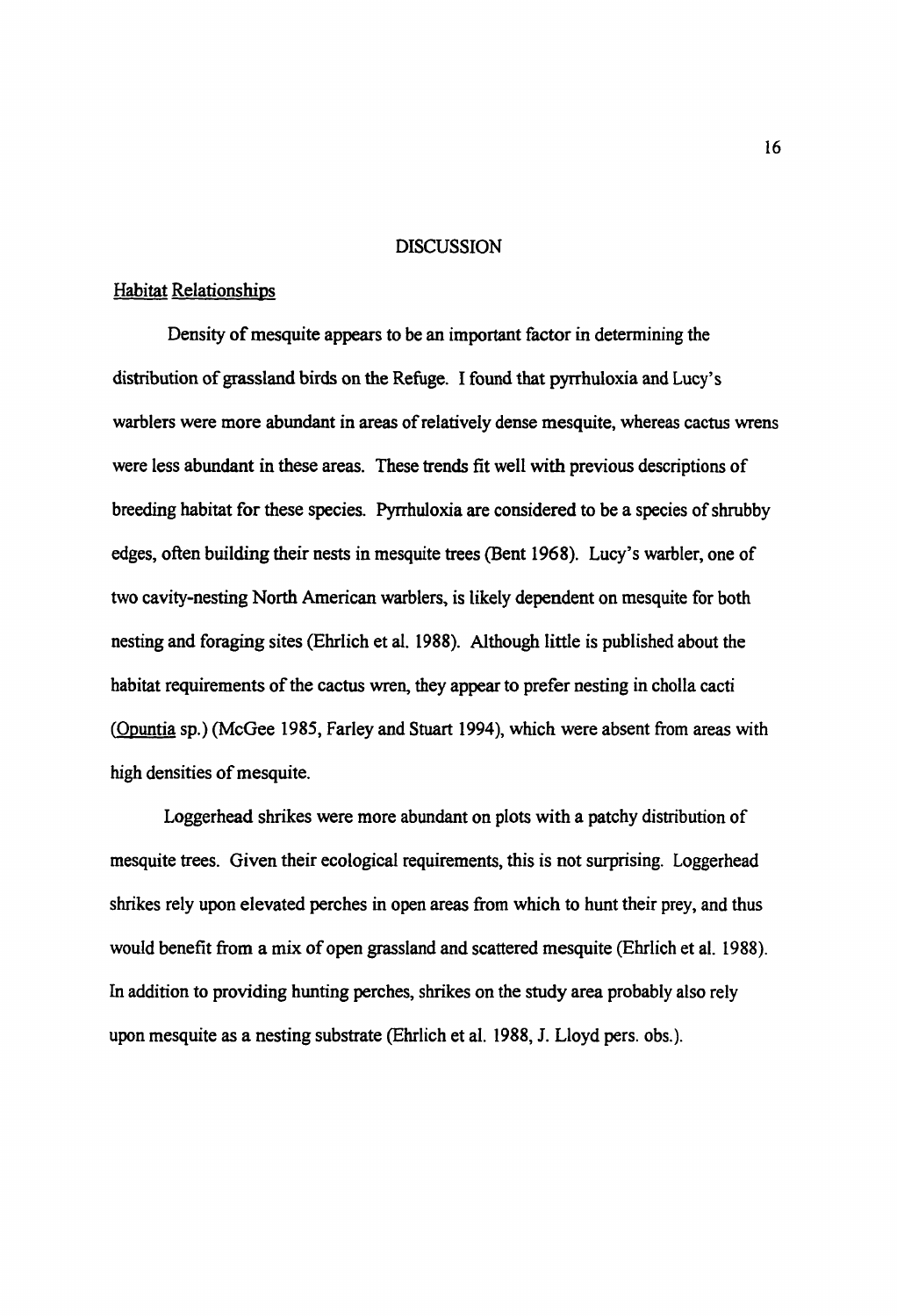#### **Effects of Fire on Mesquite**

Previous research in the semi-desert grasslands of southeastern Arizona indicates that fire temporarily reduces shrub density, including mesquite (Humphrey 1958, Cable 1967, Bock and Bock 1992a,b). Bock and Bock (1992a) reported a 1 year reduction in density of as much as 64% for some shrub species, whereas Cable (1967) reported 1 year reductions in mesquite density ranging from 5 - 31%. Blydenstein (1957) reported that 52% of mesquite trees <0.5 inches in diameter died following a summer fire but that mortality of trees > 0.5 inches in diameter was only 8 - 15%. It is clear that smaller mesquite individuals are more susceptible to fire mortality, thus the effect of fire on mesquite will depend both on fire conditions and on the size of individuals. Top-killed mesquite resprout quickly from their root crowns, although they may only regain 50% of their original height within the next three years (Bock and Bock 1992b). Thus, fire is capable of effecting relatively dramatic, albeit temporary, changes in the structure of shrubby grasslands. In addition, it is possible that repeated burning would result in a more permanent reduction in mesquite density, especially if smaller, resprouting individuals were subjected to fire (Martin 1983). However, my data indicate that the most dense stands of mesquite on the Refuge are made up of relatively large and invulnerable individuals which are less likely to be killed by fire. Therefore, in the absence of a relatively intense fire, or perhaps even a series of intense fires, mesquite densities are not likely to change significantly across my study area.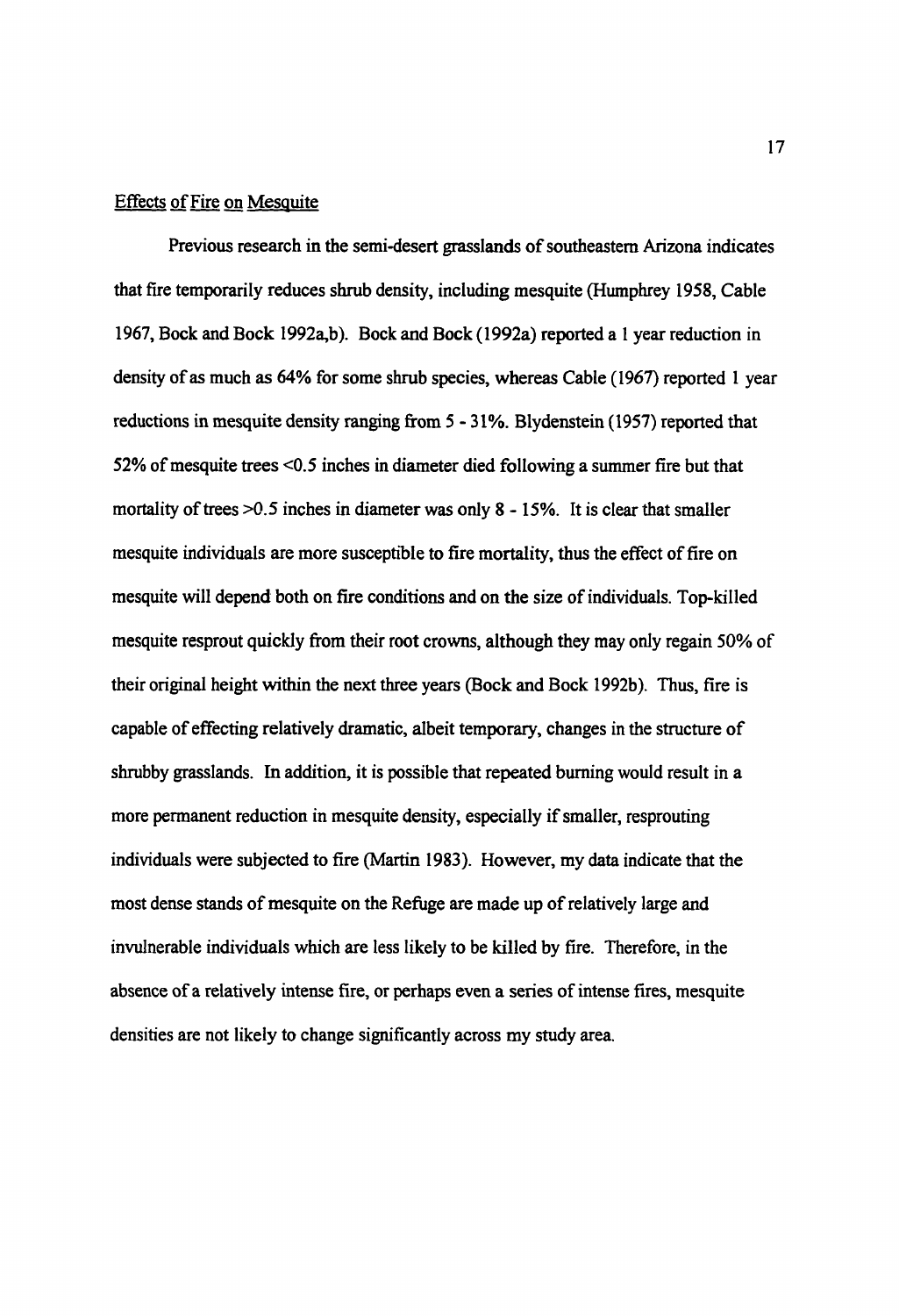### **Predictions**

Based on the previously reported effects of fire on mesquite, it appears that fire is more likely to top-kill and defoliate trees rather than kill them outright. The defoliated husks of wood which are left aboveground following a fire are unlikely to provide suitable sites for nest-building. Because of this, breeding birds are unlikely to differentiate between top-killed and dead mesquite until resprouting occurs. Thus, although fire may not reduce the density of mesquite per se, it does reduce the effective density of mesquite by changing the structure and reducing the amount of nesting cover for breeding birds. Combining this with the observed habitat relationships, I predict that fire will result in a reduction in the abundance of pyrrhuloxia and Lucy's warbler as well as in total bird abundance. Cactus wrens, preferring areas of low mesquite density, are predicted to increase in abundance following fire, dependent on presence or growth of cacti. The degree of change which occurs in abundance of any species will likely depend on the extent of mesquite mortality and, in the absence of additional burning, will be temporary.

The response of loggerhead shrikes to fire is likely to be strongly dependent on the extent and intensity of the bum. I found that shrikes were more abundant in areas with a mixture of open grassland and scattered mesquite, thus 1 predict that they would benefit from fires which created patchy openings but, because of their dependence on shrubs, would decline following a fire intense enough to cause widespread mesquite mortality. However, given that such fires are rare at the Refuge, it seems likely that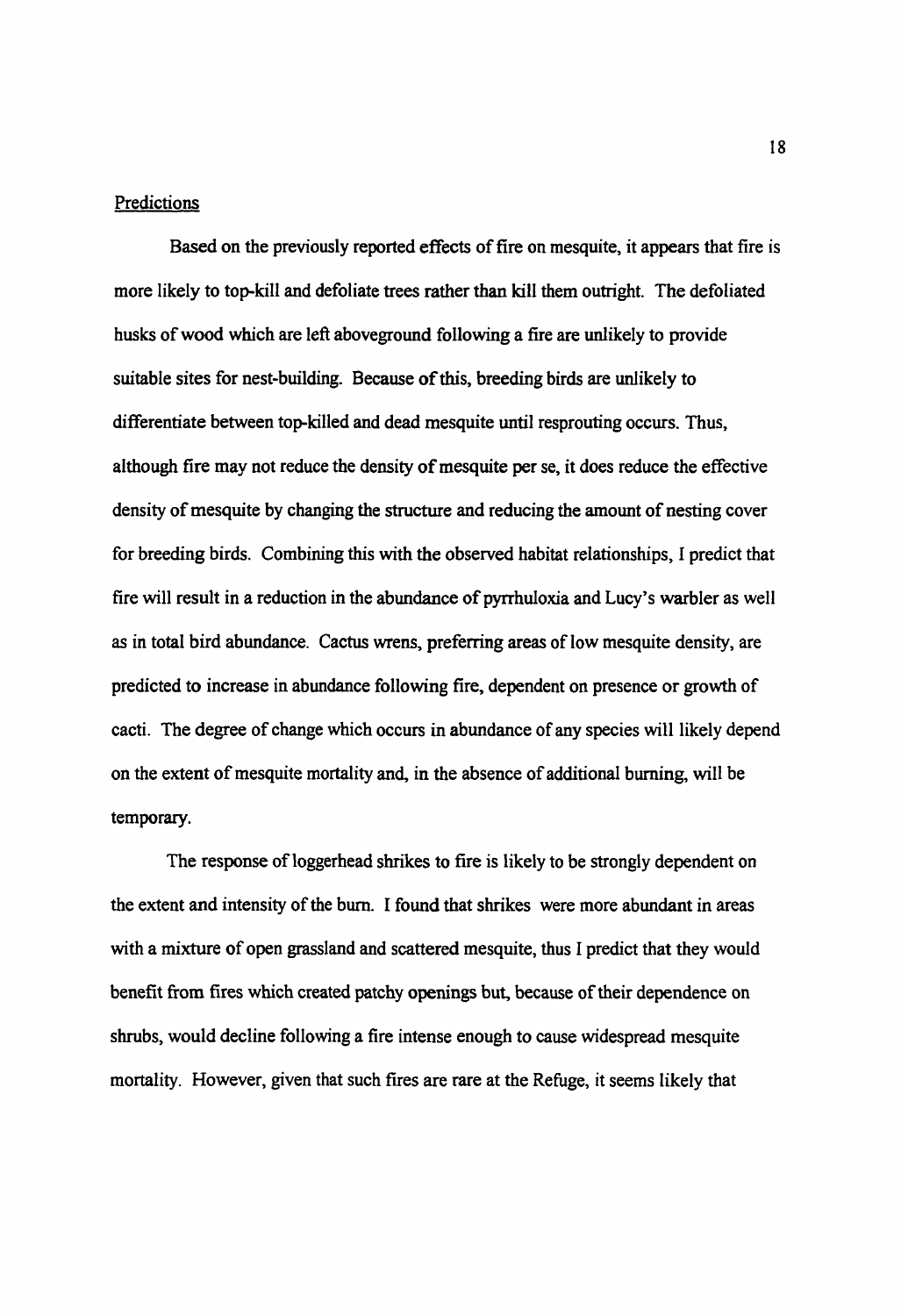loggerhead shrikes will benefit from the increased patchiness which often follows prescribed burning.

In assessing the accuracy of the predictions, it is important to consider the causes underlying the observed relationships. Correlative tests, such as those I used, do not necessarily identify the biologically important variables (Martin 1989). Therefore, the habitat features which I have identified as important may only be correlated with the actual features influencing distribution and abundance. Despite this, pyrrhuloxia and Lucy's warblers both seem likely to comply with my predictions due to their local dependence on mesquite for breeding habitat. Similarly, loggerhead shrikes are apt to conform to my predictions given their dependence on scattered mesquite for both nesting and foraging. The accuracy of this prediction will hinge, however, on the extent and intensity of the fire. In addition, other birds dependent on mesquite for nesting and foraging, such as blue grosbeaks (Guiraca caerulea) and ash-throated flycatchers (Mviarchus cinerascens) also are apt to decline when mesquite becomes less dense. The loss of this shrub-dependent bird community likely will diminish the overall bird abundance and species richness throughout the study area. The prediction that cactus wrens will increase in abundance, however, is more tenuous. Study plots with the highest densities of mesquite supported few cacti. Thus, their absence may be only an indirect result of increased mesquite density, and if so then fire will have little immediate effect on cactus wren populations in the area.

Although the results suggest that mesquite density is an important structural feature determining the distribution of birds in these grasslands, we await post-bum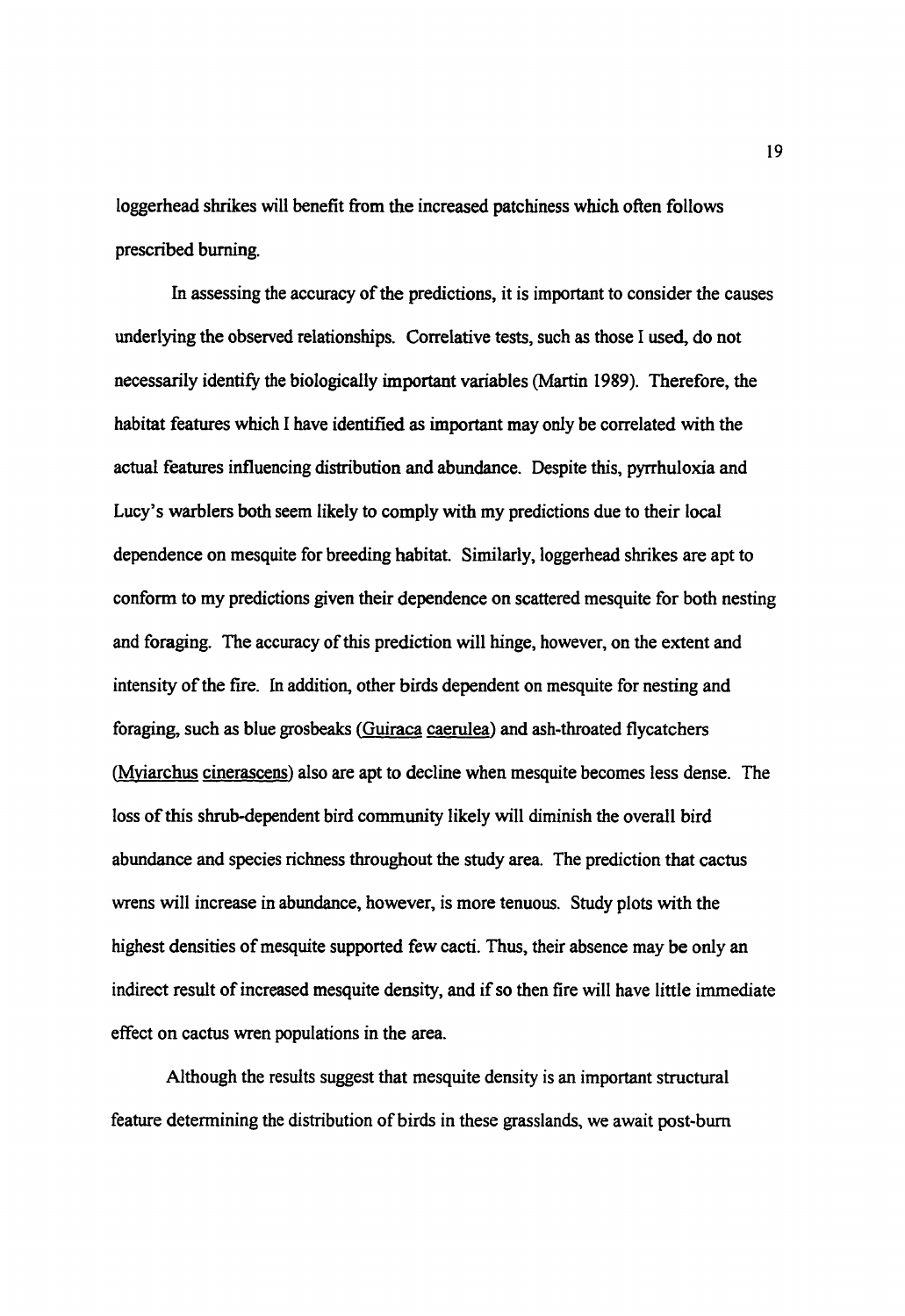results with which to evaluate the predictions. Based on information about the range of mesquite densities on the Refuge and the areal extent of the Lehmann lovegrass / mesquite cover type, I believe that my study areas are representative of conditions across most of the Refuge. However, further research is needed across a broader range of conditions to both increase the sphere of inference and to elucidate any further relationships which may exist. This study, due to the limited physiognomic diversity of the Refuge, was conducted on only a relatively narrow range of mesquite densities yet still yielded several significant relationships. This leads me to believe that more extensive studies, ranging from areas of no mesquite cover to areas of dense mesquite growth, would reveal that the distribution and abundance of many of the Refuge's bird species is influenced by the density of mesquite. The abundance of a number of species in the present study had a positive, but non-significant, relationship with mesquite density, further supporting this contention.

Though this model does not investigate the processes underlying changes in distribution and abundance of grassland birds following fire, it may prove to be an effective tool for generating predictions. In particular, it may provide a new avenue for managers needing efficient methods for evaluating the impacts of changing vegetation structure on grassland birds. The information necessary to generate predictions is relatively easy to obtain, and could be obtained during monitoring projects which are becoming increasingly common on public lands. However, the results obtained here should not be used as the sole basis for evaluating habitat quality, for I gathered no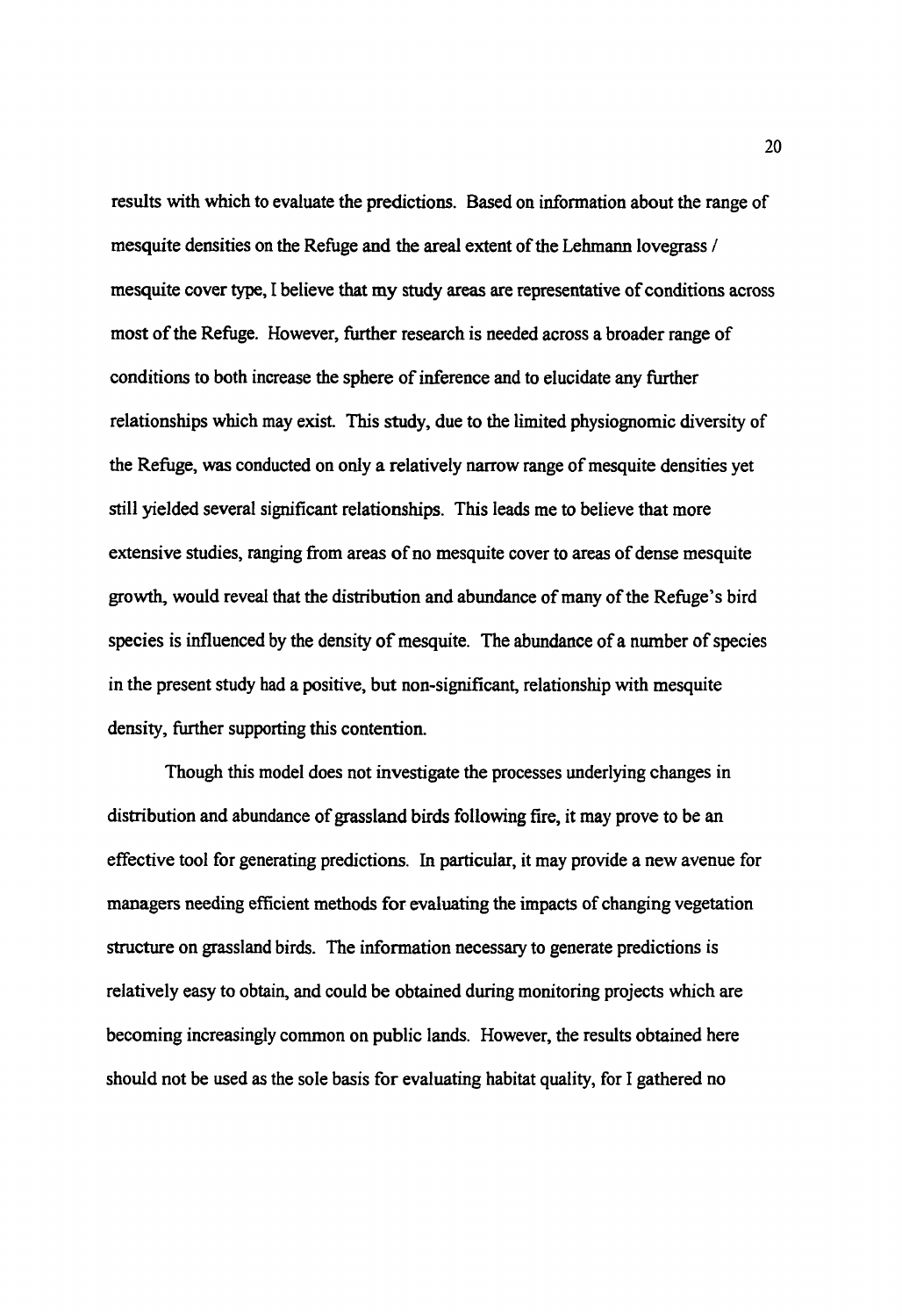information on reproductive success. As Van Home (1983) and Vickery et al. (1992) have pointed out, relying on numbers alone is a poor way to evaluate habitat quality.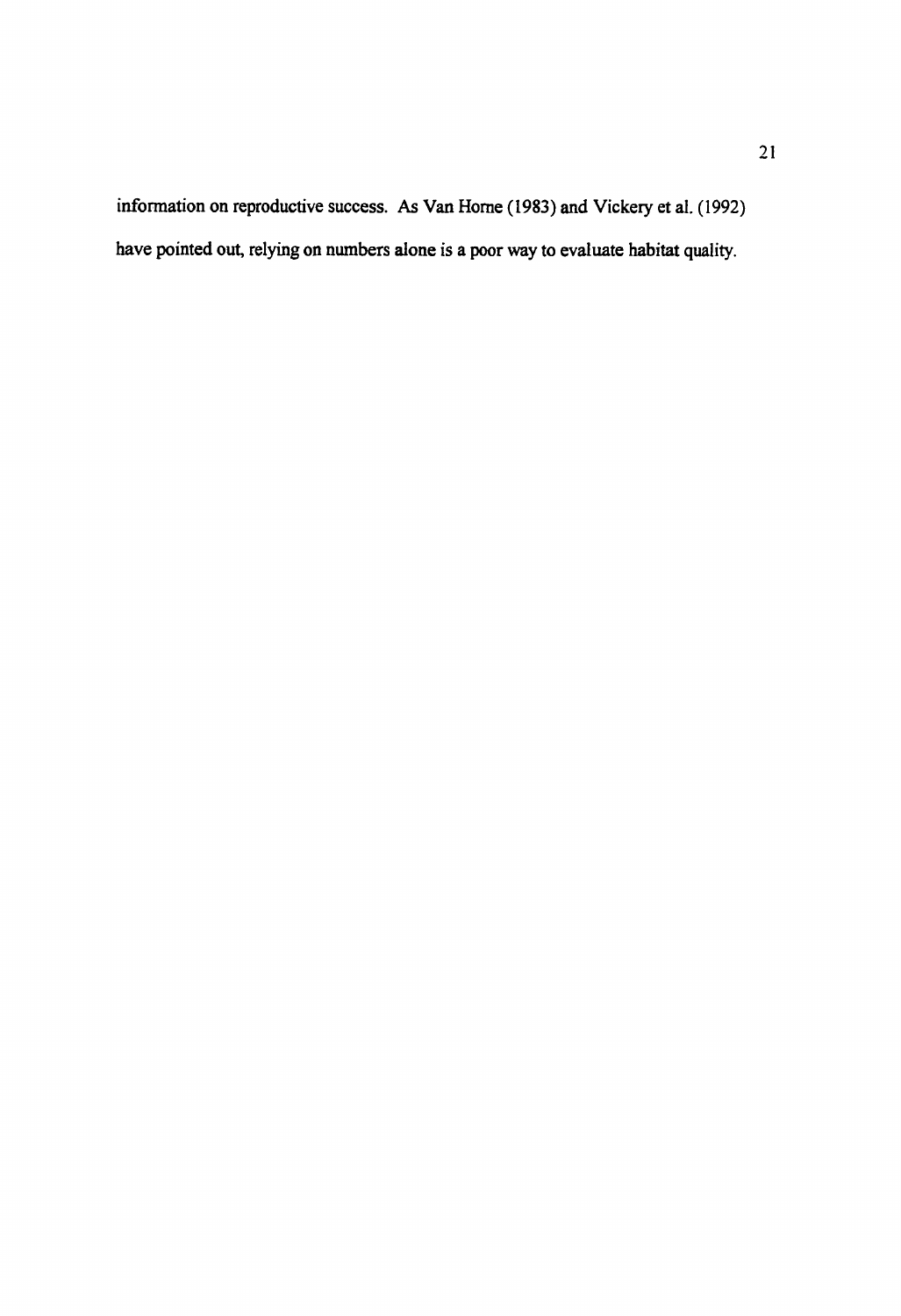#### MANAGEMENT IMPLICATIONS

The recent spread of mesquite out of riparian areas and into uplands at the Refuge has allowed shrub-dependent bird species to expand into areas that they were unlikely to have inhabited historically. Although this physiognomic shift has benefited some species, it also appears to have created unsuitable conditions for others. Grasslandobligate birds such as grasshopper and lark sparrows (Chondestes gammacus) were absent from the study area during the breeding season, and Botteri's sparrow occurred only in low numbers. These species are considered to be sensitive to the encroachment of woody shrubs (Bent 1968, Ehrlich et al. 1988) and were likely excluded from those areas where mesquite density is highest.

Because of the influence it has on the upland bird community, the reduction of mesquite may be one of the most important outcomes of prescribed burning. It is likely that fire will have strong impacts on bird community composition, with open grassland species and species benefiting from increased heterogeneity favored over those species characteristic of mixed shrub grasslands. Because of the dominance of shrub-dependent species on my study area, this shift will likely result in an overall decline in bird abundance and species richness, although the magnitude of the change will be dependent on fire intensity and the ability of open grassland species to colonize newly created and ephemeral habitat. Many of the birds likely to decline or disappear locally as a result of lowered mesquite densities are probably only recent invaders of the converted grassland, and thus should be of less concern than species historically native to the area. Rather, it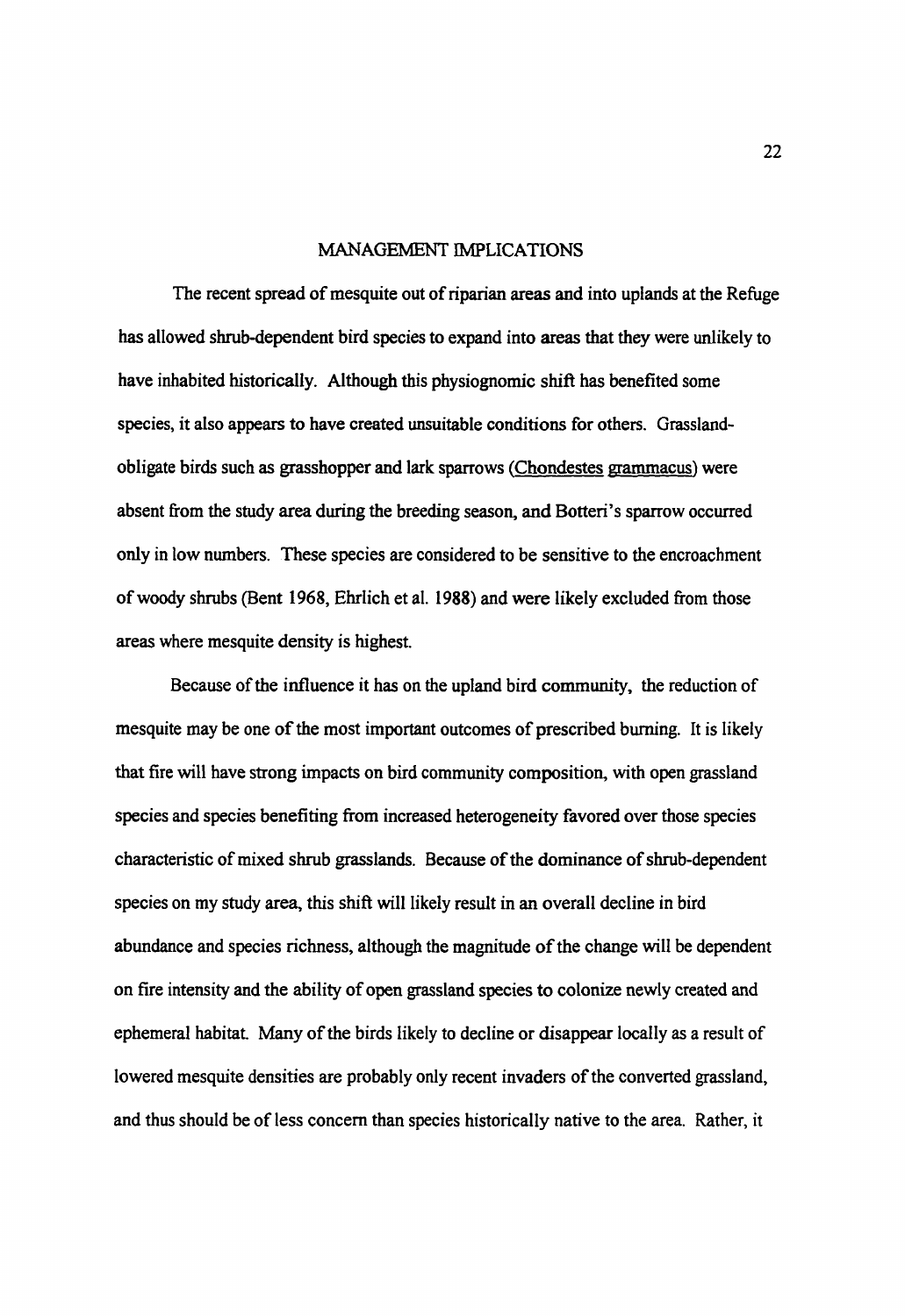is probably more important to focus on fire-related impacts to particular species, particularly those of management concern such as Cassin's or Botteri's sparrow. Although my data do not indicate a significant relationship between abundance of either species and density of mesquite, both species are reported to prefer nesting in open grassland with scattered shrubs or small trees and avoid areas of dense brush (Bent 1968). Based on this information, it is likely that both Cassin's sparrow and Botteri's sparrow will benefit from a reduction in the density of mesquite. Given the potentially sensitive status of populations of both species, monitoring their response to fire should be an integral part of any plan to use prescribed burning in the restoration of a native grassland ecosystem on the Refuge. Finally, this study indicates that fire is likely to be an important part of any effort to restore native bird communities on the Refuge. Although there is currently much debate about the efficacy of using prescribed burning to eliminate Lehmann lovegrass, the continued use of fire is likely to reduce the density of mesquite on the Refuge and in doing so allow for the return of historical grassland bird communities. At this point, the benefits to grassland birds of removing mesquite appear to outweigh any negative effects of increasing the density of Lehmann lovegrass. Thus, I encourage managers to continue experimenting with fire as a part of the larger, overall attempt to restore native Sonoran savanna.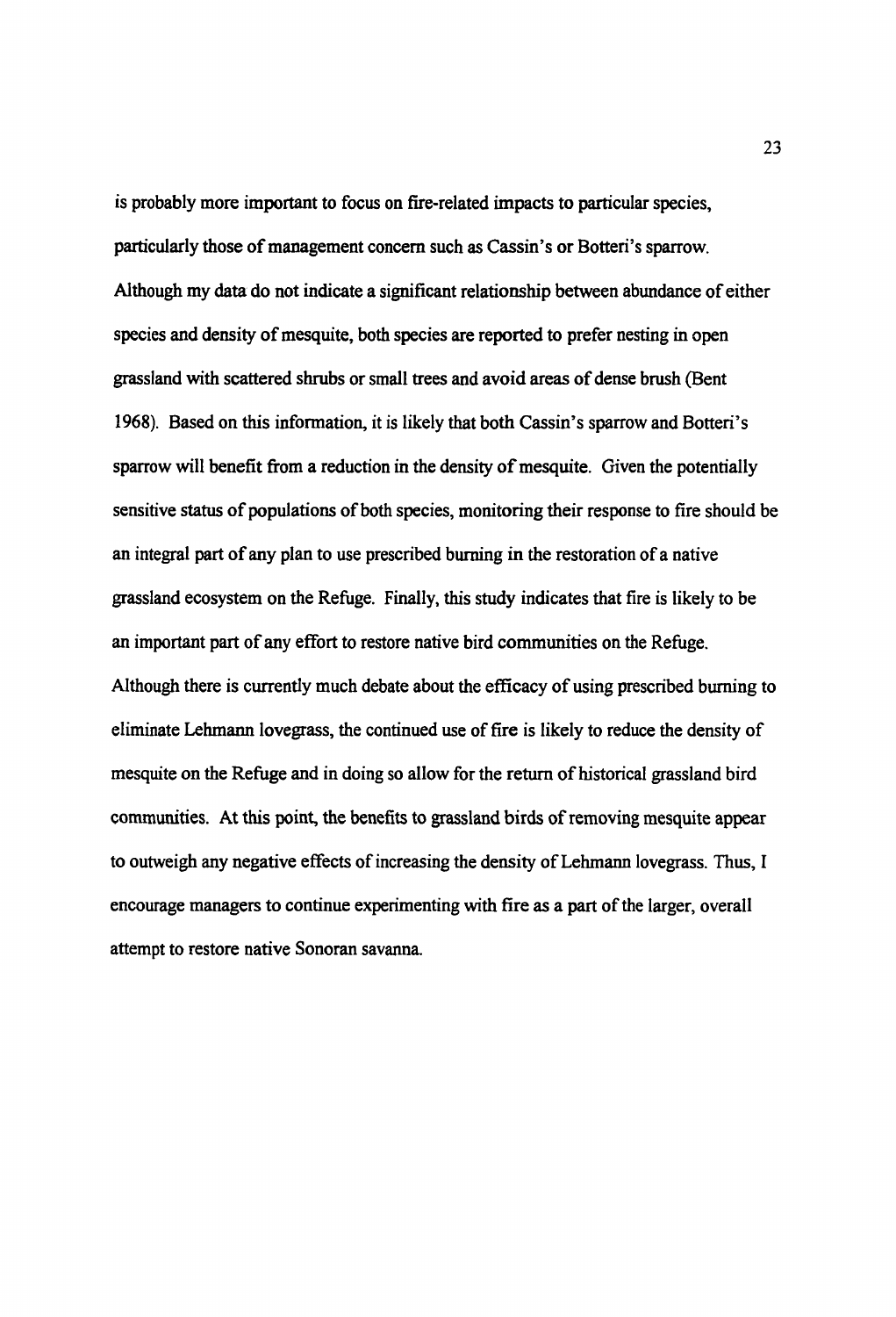

Figure 1. The relationship between overall bird abundance and mesquite density on the Buenos Aires National Wildlife Refuge, Arizona between April and August 1996.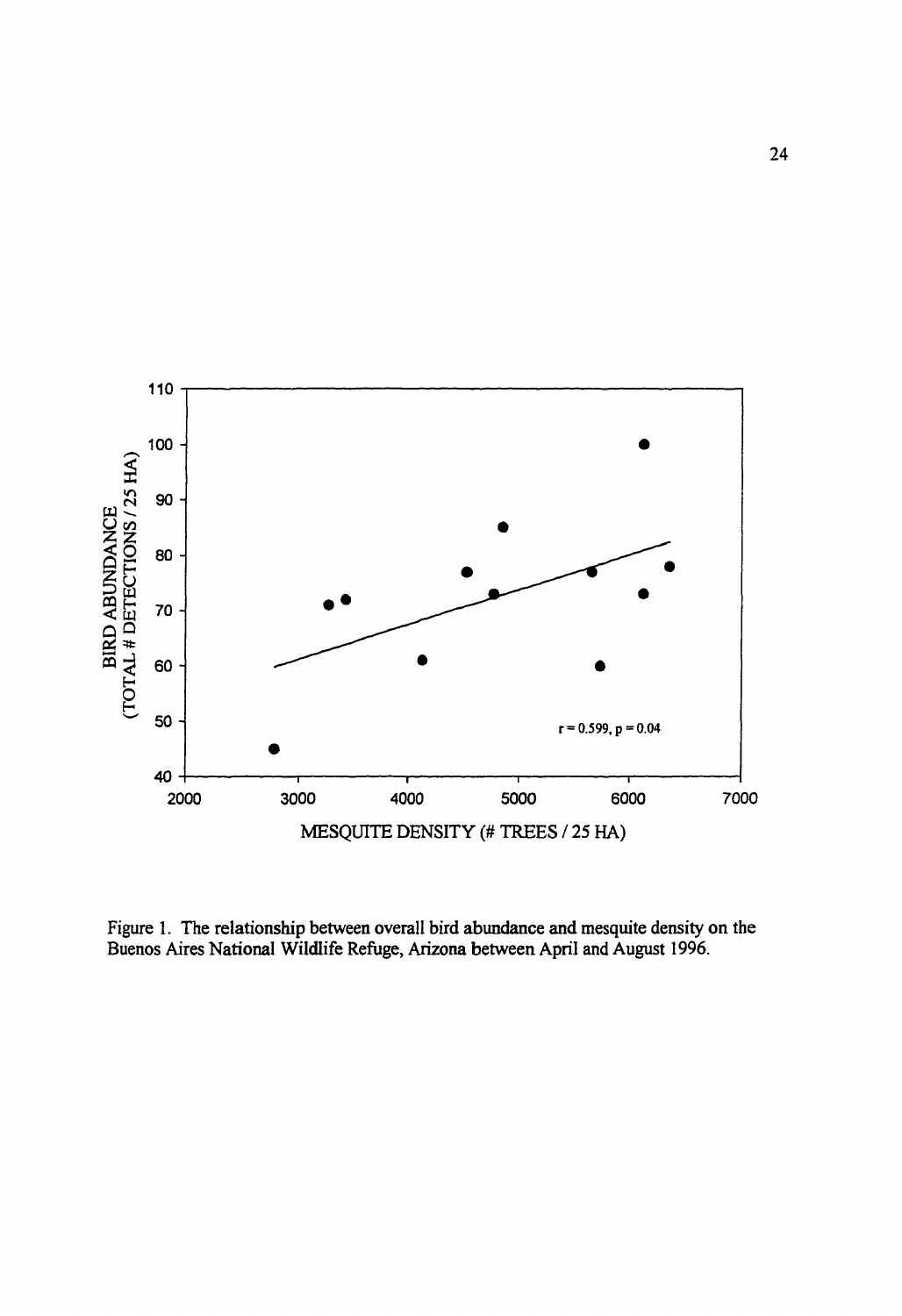

Figure 2. The relationship between Lucy's warbler abundance and mesquite density on the Buenos Aires National Wildlife Refuge, Arizona between April and August 1996.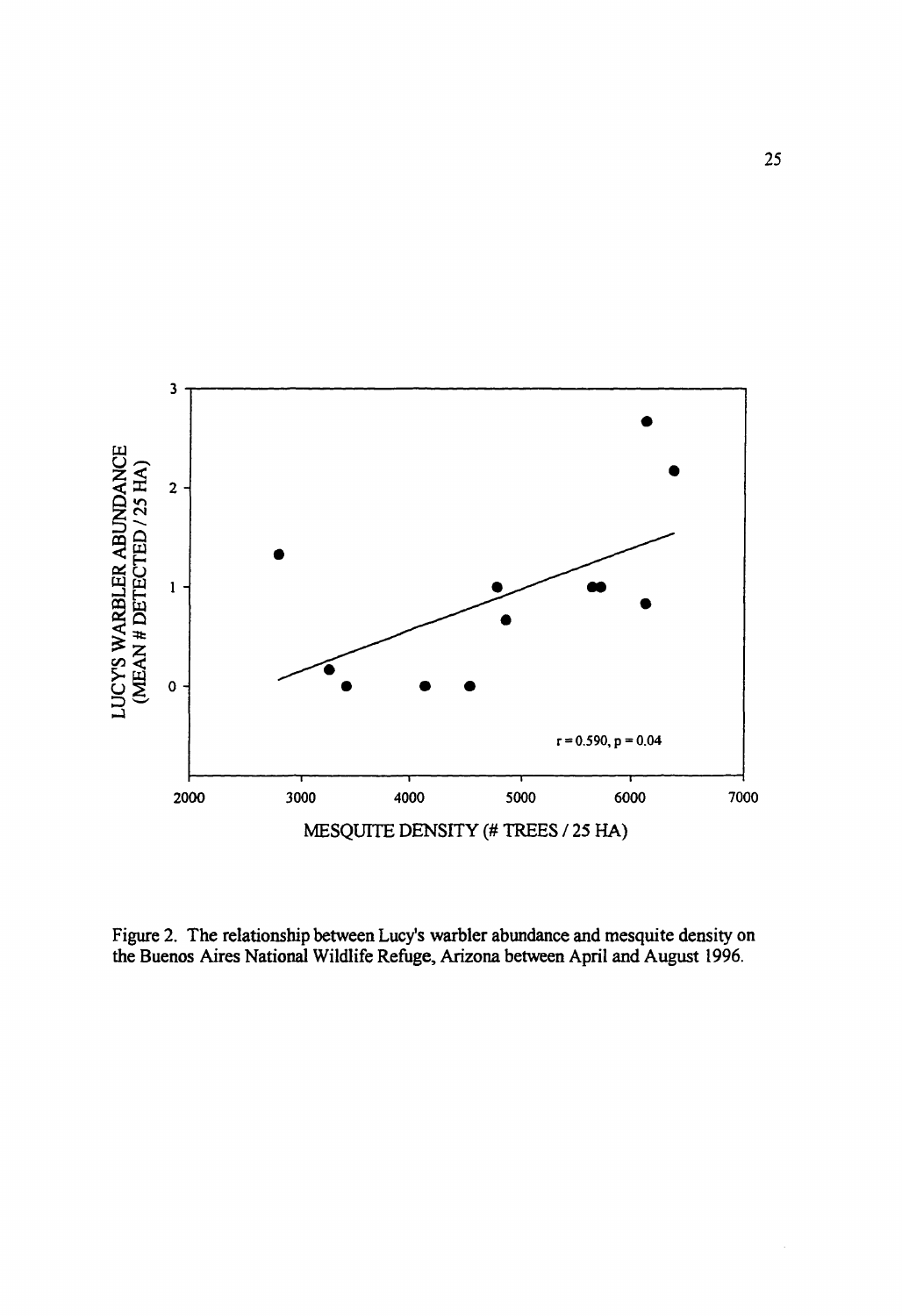

Figure 3. Relationship between pyrrhuloxia abundance and mesquite density on the Buenos Aires National Wildlife Refuge, Arizona between April and August 1996.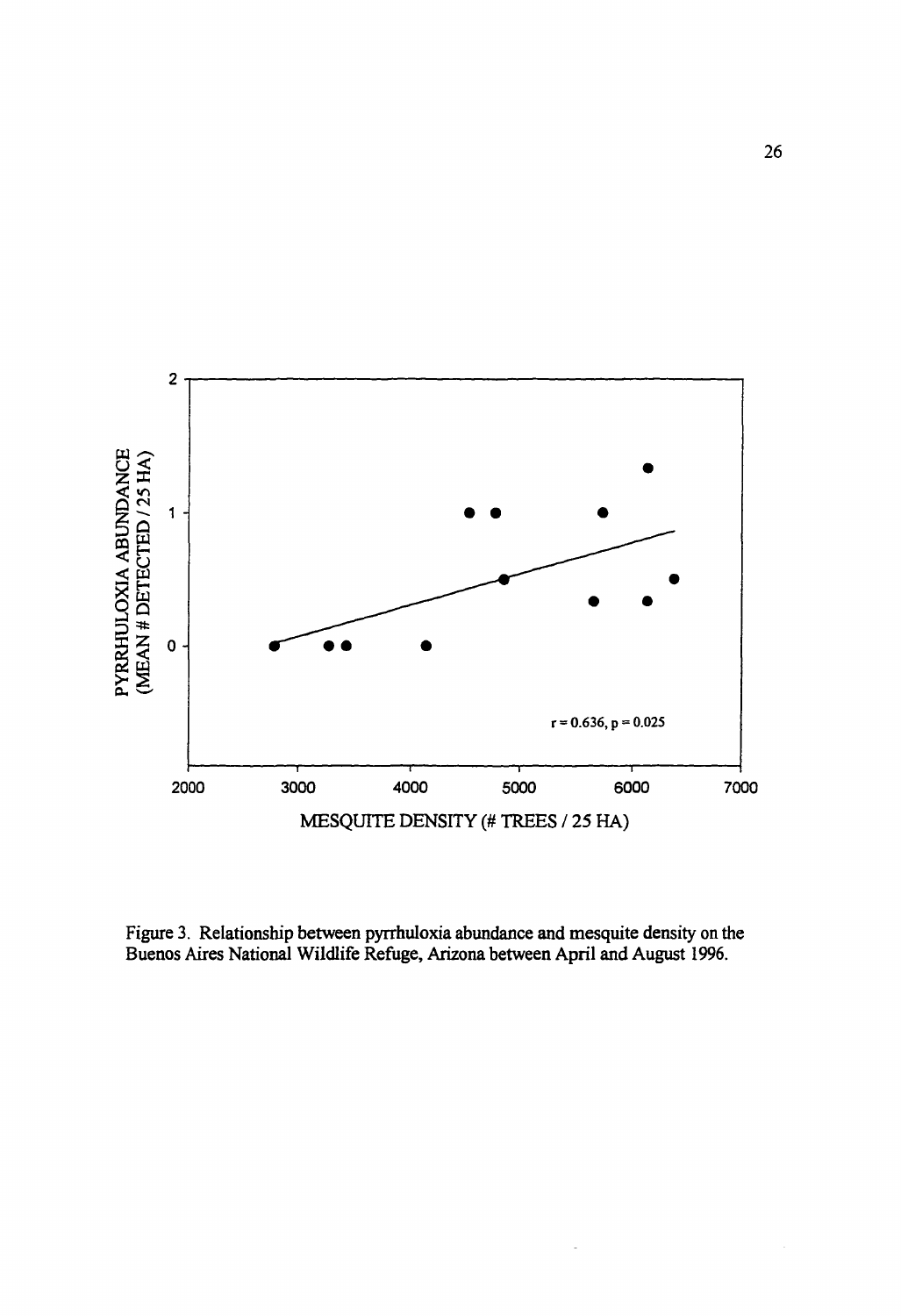

Figure 4. The relationship between cactus wren abundance and mesquite density on the Buenos Aires National Wildlife Refuge, between April and August 1996.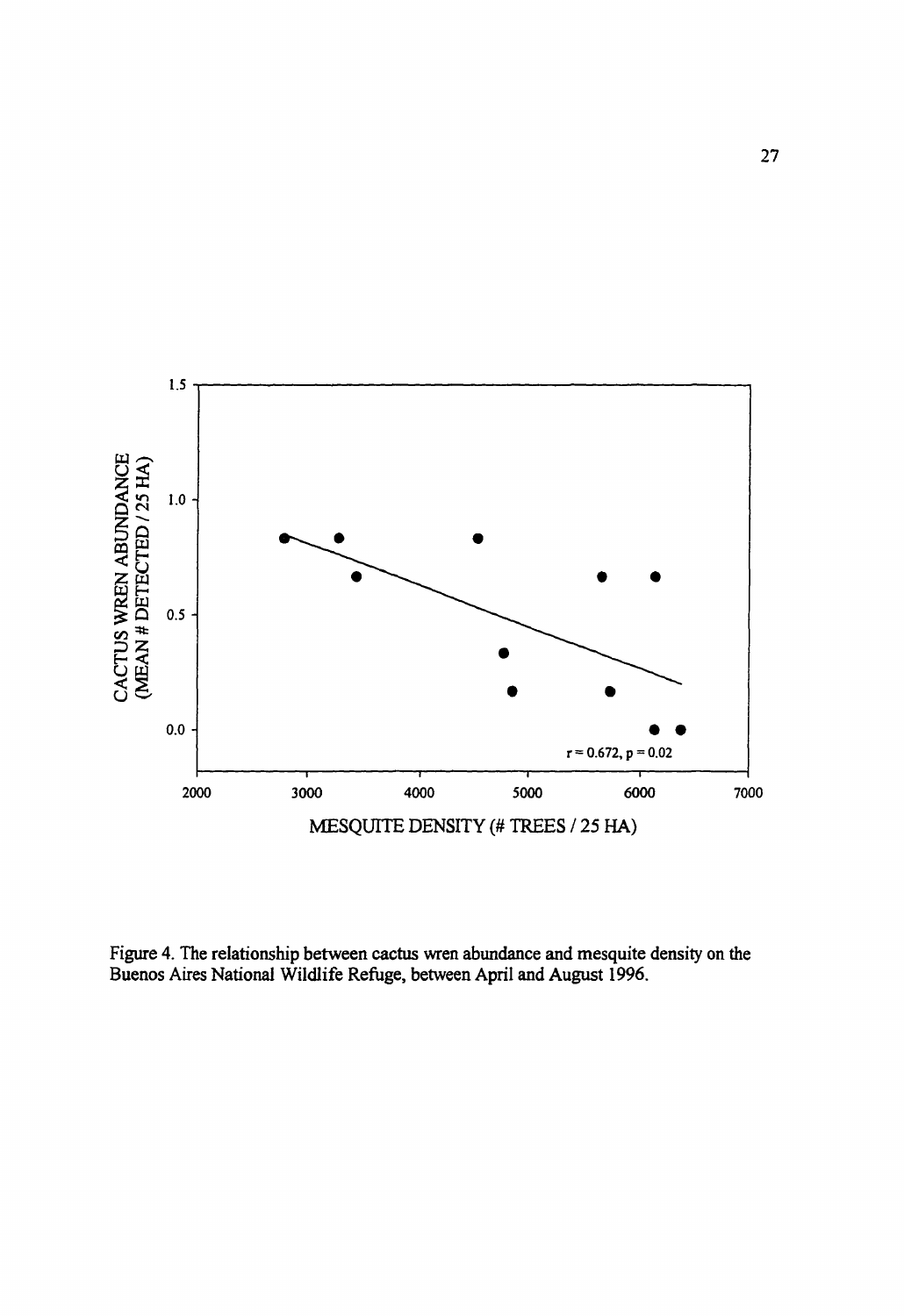

Figure 5. Relationship between mean height of mesquite trees and mean mesquite density per 314 m<sup>2</sup> plot on the Buenos Aires National Wildlife Refuge, Arizona in July 1996.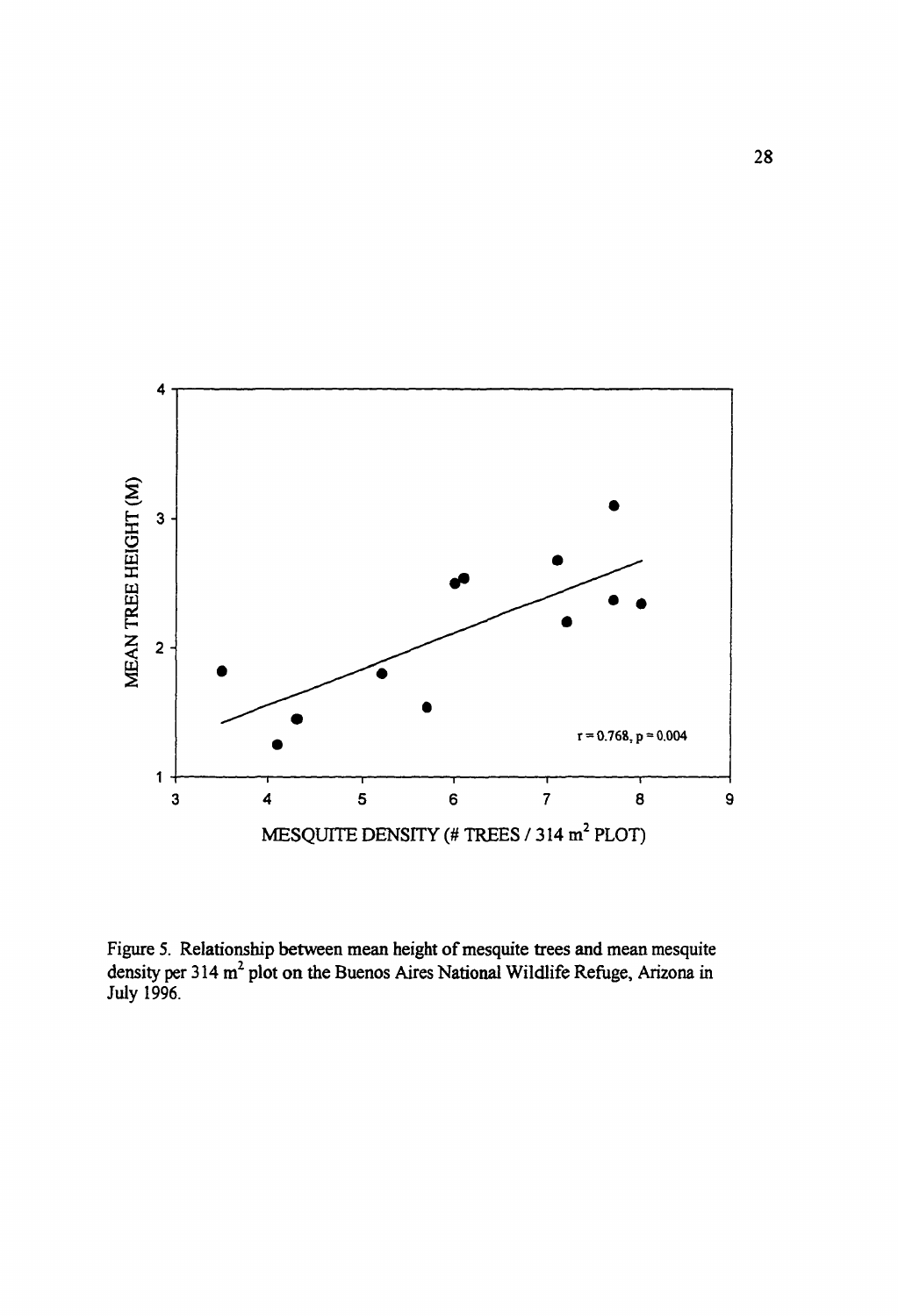

Figure 6. The relationship between loggerhead shrike abundance and environmental patchiness, measured by the coefficient of variation of mesquite density.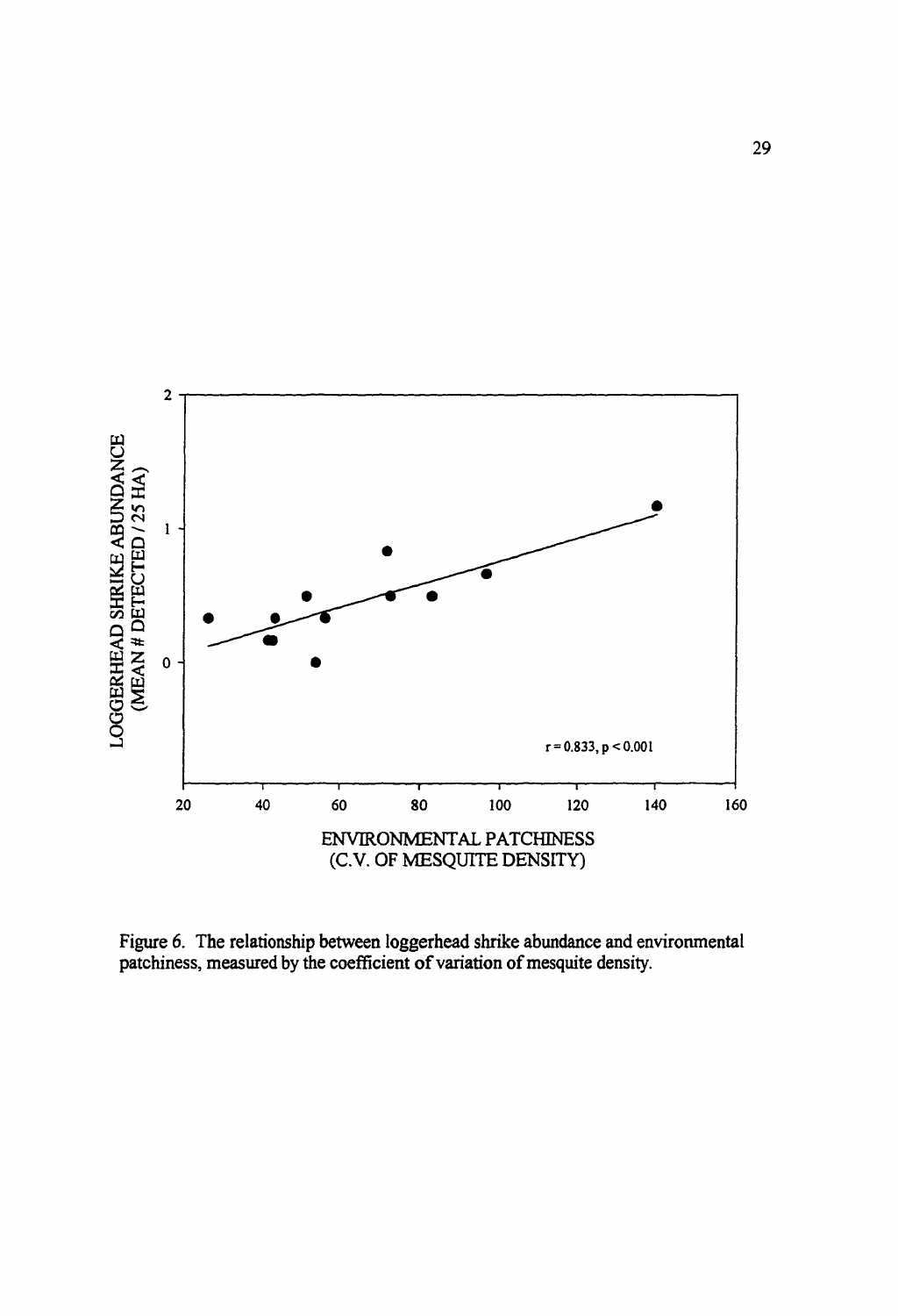Table 1. Total bird detections from 6 visits to 12 1-km transects at the Buenos Aires National Wildlife Refuge, Arizona, April to August 1996.

| <b>Species</b>                                  | Total number detected   |
|-------------------------------------------------|-------------------------|
| black-throated sparrow (Amphispiza bilineata)   | 251                     |
| Eastern meadowlark (Sturnella magna)            | 101                     |
| Lucy's warbler (Vermivora luciae)               | 65                      |
| Cassin's sparrow (Aimophila cassinii)           | 57                      |
|                                                 | 46                      |
| cactus wren (Campylorhynchus brunneicappillus)  | 46                      |
| ash-throated flycatcher (Myiarchus cinerascens) | 45                      |
| Northern mockingbird (Mimus polyglottos)        | 36                      |
| pyrrhuloxia (Cardinalis sinuatus)               |                         |
| loggerhead shrike (Lanius ludovicianus)         | 33                      |
| mourning dove (Zenaida macroura)                | 23                      |
| blue grosbeak (Guiraca caerulea)                | 21                      |
| Botteri's sparrow (Aimophila botterii)          | 17                      |
| Western kingbird (Tyrannus verticalis)          | 14                      |
| brown-headed cowbird (Molothrus ater)           | 14                      |
| horned lark (Eremophila alpestris)              | 14                      |
| Bullock's oriole (Icterus bullocki)             | 11                      |
| canyon towhee (Pipilio fuscus)                  | 11                      |
| verdin (Auriparus flaviceps)                    | 10                      |
| white-winged dove (Zenaida asiatica)            | 7                       |
| Bell's vireo (Vireo bellii)                     | 7                       |
| Bewick's wren (Thryomanes bewickii)             | 5                       |
| black-tailed gnatcatcher (Polioptila melanura)  | 4                       |
| rufous-crowned sparrow (Aimophila ruficeps)     | 4                       |
| Northern cardinal (Cardinalis cardinalis)       | 4                       |
| phainopepla (Phainopepla nitens)                | 3                       |
| lesser nighthawk (Chordeiles acutipennis)       | $\overline{\mathbf{3}}$ |
| western flycatcher (Empidonax difficilis)       | $\overline{3}$          |
| vermilion flycatcher (Pyrocephalus rubinus)     | $\mathbf{1}$            |
| ladder-backed woodpecker (Picoides scalaris)    | 1                       |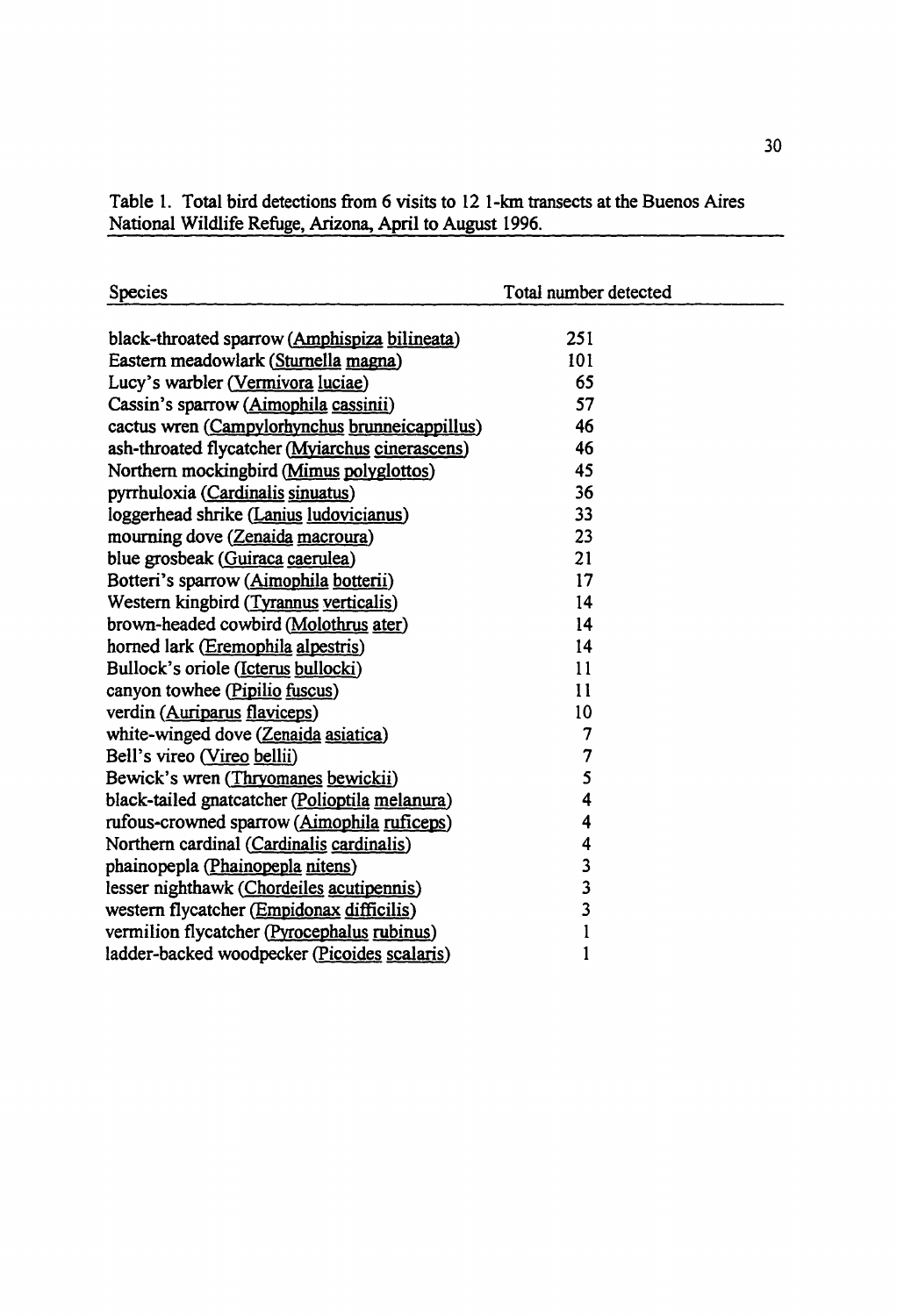| Plot | Density (Trees / 25 ha) | <b>SE</b> | Average height (m) | <b>SE</b> |
|------|-------------------------|-----------|--------------------|-----------|
| 01   | 4,138                   | 541.0     | 1.8                | 0.16      |
| 02   | 3,421                   | 557.1     | 1.5                | 0.19      |
| 03   | 4,536                   | 1192.5    | 1.5                | 0.24      |
| 04   | 3,263                   | 945.0     | 1.3                | 0.16      |
| 05   | 6,127                   | 1027.0    | 3.1                | 0.19      |
| 06   | 5,650                   | 1302.0    | 2.7                | 0.21      |
| 07   | 2,785                   | 379.8     | 1.8                | 0.13      |
| 08   | 6,127                   | 1393.8    | 2.4                | 0.10      |
| 09   | 5,730                   | 2538.8    | 2.2                | 0.14      |
| 10   | 4,854                   | 2070.1    | 2.5                | 0.18      |
| 11   | 4,775                   | 813.3     | 2.5                | 0.26      |
| 12   | 6,366                   | 1665.1    | 2.3                | 0.15      |

Table 2. Mean mesquite density and tree height on 12 25-ha study plots sampled during June and July 1996 at the Buenos Aires National Wildlife Refuge, Arizona.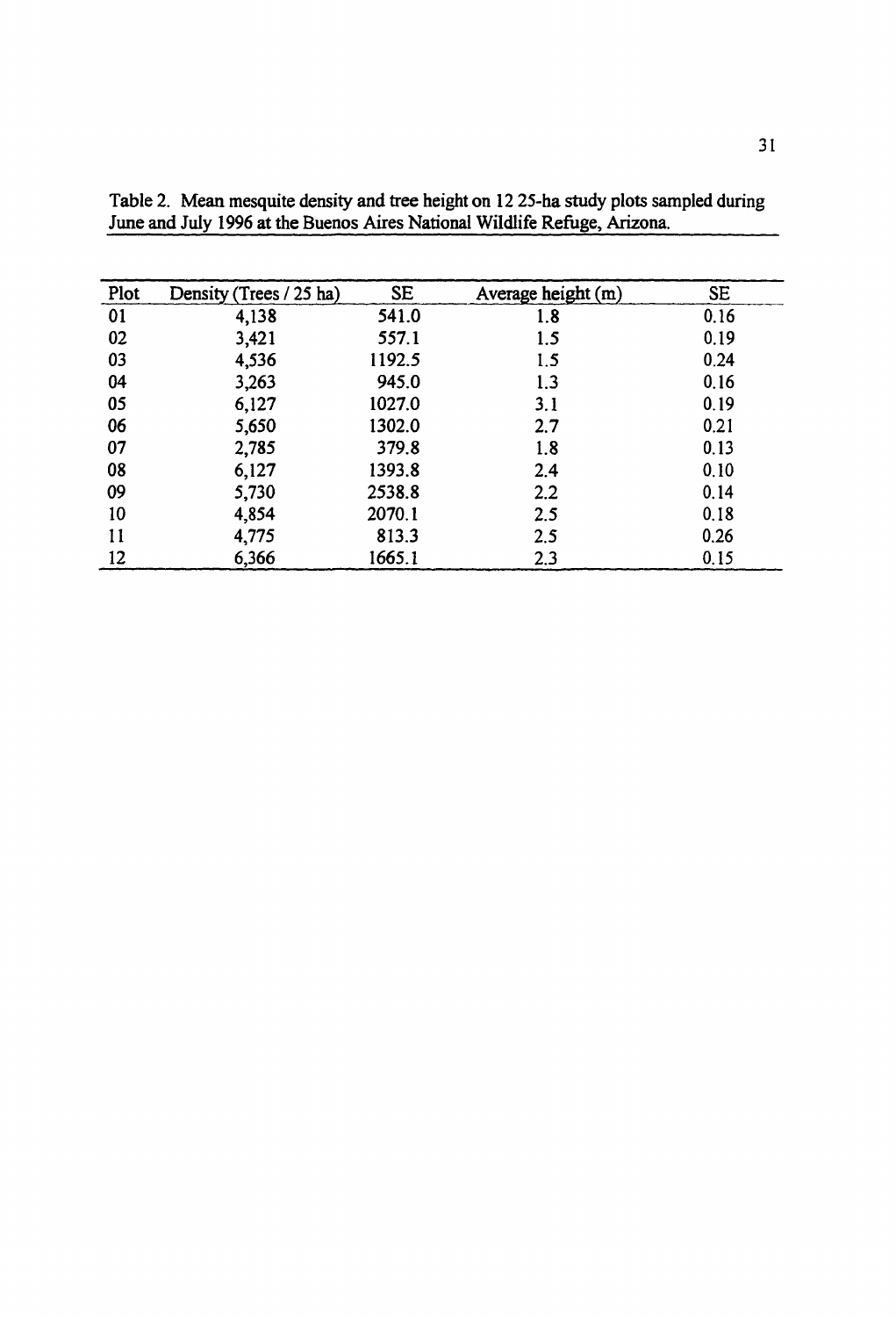| <b>Species</b>           |                | <b>Percent Cover</b> |
|--------------------------|----------------|----------------------|
|                          | <b>Plot 01</b> |                      |
| Aristida sp.             |                | 0.42                 |
| Digitaria californica    |                | 0.46                 |
| Bouteloua <sub>sp.</sub> |                | 1.46                 |
| Bothriochloa barbinodis  |                | 0.25                 |
| Eragrostis intermedia    |                | 3.17                 |
| Eragrostis lehmanniana   |                | 3.29                 |
|                          | <b>Plot 02</b> |                      |
| D. californica           |                | 0.83                 |
| Bouteloua sp.            |                | 0.25                 |
| <b>B.</b> barbinodis     |                | 0.96                 |
| E. intermedia            |                | 1.17                 |
| E. lehmanniana           |                | 5.42                 |
|                          |                |                      |
|                          | <b>Plot 03</b> |                      |
| D. californica           |                | 0.29                 |
| Bouteloua sp.            |                | 0.33                 |
| E. lehmanniana           |                | 8.42                 |
|                          |                |                      |
|                          | <b>Plot 04</b> |                      |
| Aristida sp.             |                | 0.50                 |
| D. californica           |                | 0.88                 |
| Bouteloua sp.            |                | 0.67                 |
| <b>B.</b> barbinodis     |                | 0.54                 |
| E. intermedia            |                | 0.42                 |
| E. lehmanniana           |                | 5.54                 |
|                          |                |                      |
|                          | <b>Plot 05</b> |                      |
| D. californica           |                | 1.08                 |
| E. intermedia            |                | 0.25                 |
| E. lehmanniana           |                | 12.08                |
|                          |                |                      |

Table 3. Percent cover of grasses at the Buenos Aires National Wildlife Refuge, Arizona sampled during March and April 1996.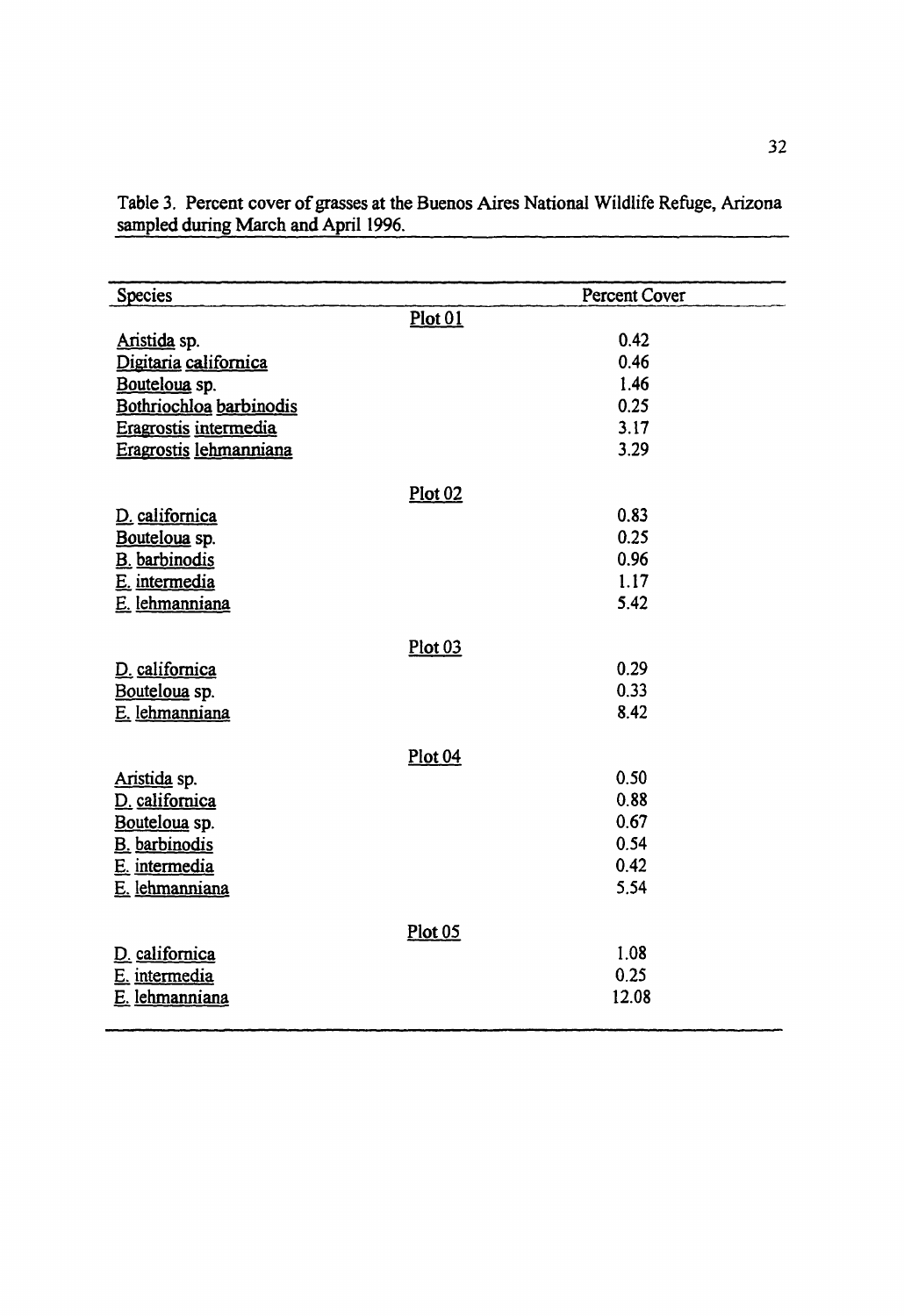## Table 3. Continued

| <b>Species</b>        | <b>Percent Cover</b> |
|-----------------------|----------------------|
|                       | <b>Plot 06</b>       |
| Aristida sp.          | 0.38                 |
| D. californica        | 0.42                 |
| <b>B.</b> barbinodis  | 0.88                 |
| E. intermedia         | 0.42                 |
| Heteropogon contortus | 0.17                 |
| E. lehmanniana        | 6.79                 |
|                       | <b>Plot 07</b>       |
| Aristida sp.          | 0.04                 |
| D. californica        | 0.83                 |
| <b>B.</b> barbinodis  | 0.17                 |
| E. intermedia         | 9.79                 |
| H. contortus          | 0.25                 |
| E. lehmanniana        | 5.00                 |
|                       | <b>Plot 08</b>       |
| D. californica        | 0.13                 |
| E. intermedia         | 0.54                 |
| H. contortus          | 0.25                 |
| E. lehmanniana        | 9.54                 |
|                       | <b>Plot 09</b>       |
| Aristida sp.          | 1.20                 |
| D. californica        | 0.63                 |
| <b>B.</b> barbinodis  | 0.25                 |
| E. intermedia         | 0.38                 |
| E. lehmanniana        | 2.38                 |
|                       |                      |
|                       | Plot 10              |
| Aristida sp.          | 0.29                 |
| D. californica        | 0.67                 |
| E. intermedia         | 0.42                 |
| E. lehmanniana        | 4.88                 |
|                       |                      |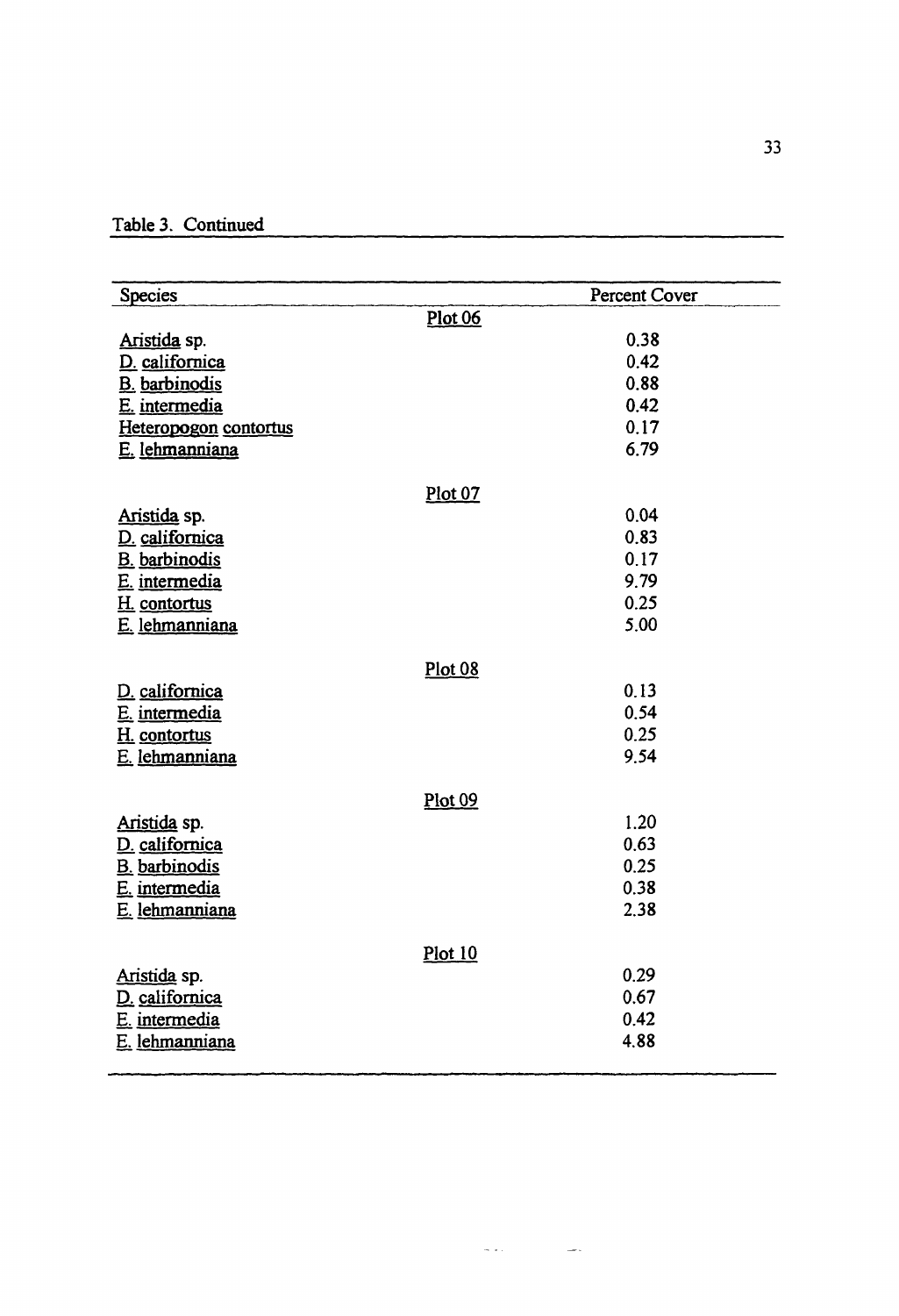## Table 3. Continued.

| <b>Species</b> | <b>Percent Cover</b> |
|----------------|----------------------|
|                | Plot 11              |
| Aristida sp.   | 0.54                 |
| D. californica | 0.21                 |
| E. intermedia  | 0.50                 |
| H. contortus   | 0.83                 |
| E. lehmanniana | 6.13                 |
|                | Plot 12              |
| Aristida sp.   | 0.38                 |
| D. californica | 0.46                 |
| Bouteloua sp.  | 1.08                 |
| E. intermedia  | 0.21                 |
| H. contortus   | 0.17                 |
| E. lehmanniana | 4.33                 |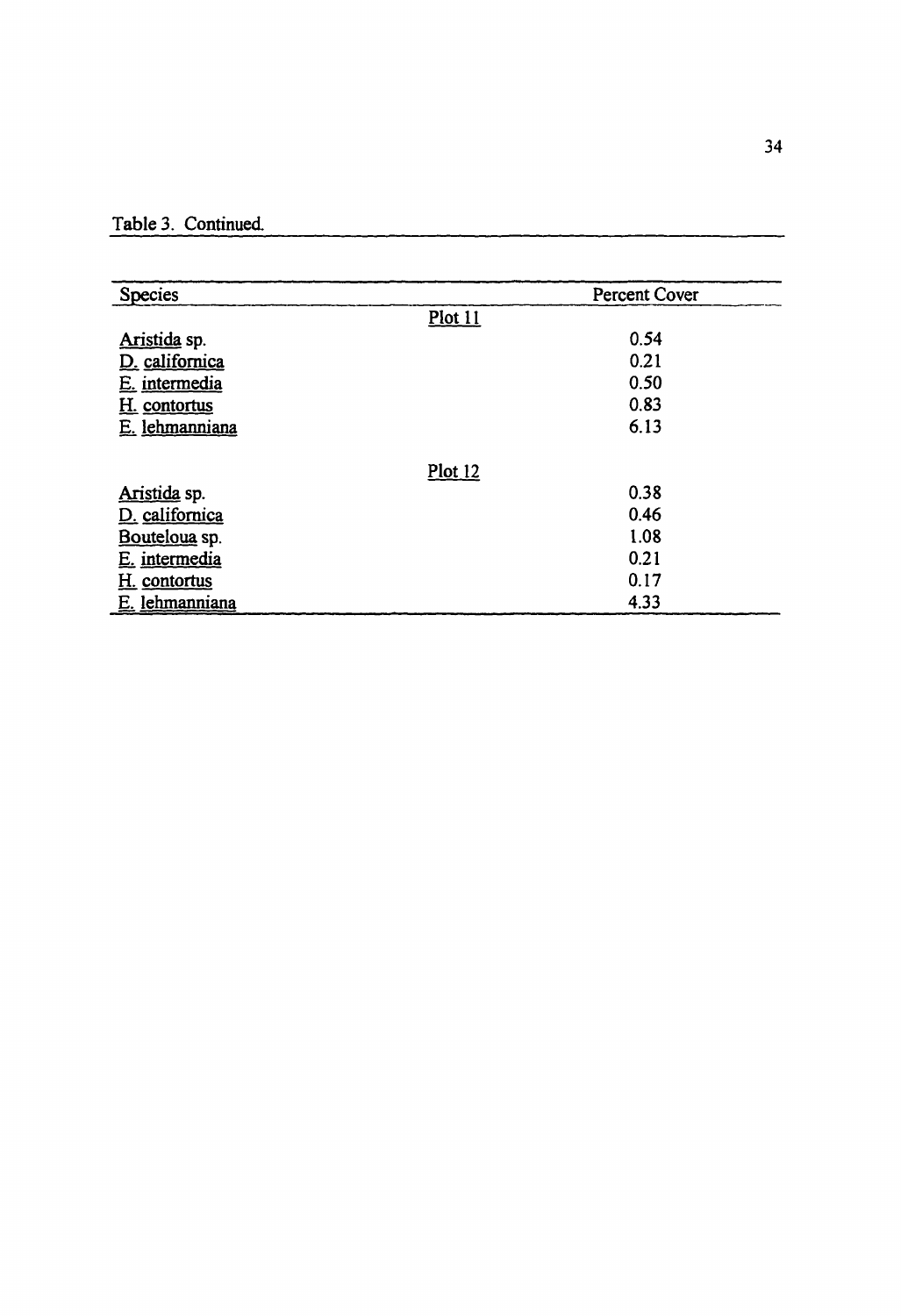| <b>Species</b>       | <b>Percent Cover</b> |
|----------------------|----------------------|
|                      | <b>Plot 01</b>       |
| Prosopis velutina    | 6.08                 |
| Gutierrezia sp.      | 0.24                 |
| bare ground / litter | 85.46                |
|                      |                      |
|                      | <b>Plot 02</b>       |
| P. velutina          | 3.08                 |
| bare ground / litter | 87.91                |
|                      |                      |
|                      | Plot <sub>03</sub>   |
| P. velutina          | 9.83                 |
| bare ground / litter | 83.79                |
|                      |                      |
|                      | Plot 04              |
| bare ground / litter | 90.79                |
|                      |                      |
|                      | <b>Plot 05</b>       |
| P. velutina          | 4.17                 |
| Gutierrezia sp.      | 7.00                 |
| Isocoma tenuisecta   | 12.41                |
| bare ground / litter | 60.75                |
|                      |                      |
|                      | Plot 06              |
| P. velutina          | 10.80                |
| Gutierrezia sp.      | 8.13                 |
| I. tenuisecta        | 0.88                 |
| bare ground / litter | 72.42                |
|                      |                      |
|                      | Plot 07              |
| P. velutina          | 4.91                 |
| Gutierrezia sp.      | 1.58                 |
| I. tenuisecta        | 1.41                 |
| bare ground / litter | 76.67                |
|                      |                      |

Table 4. Percent cover of shrubs and bare ground / litter on 12 study plots sampled during March and April 1996 at the Buenos Aires National Wildlife Refuge, Arizona-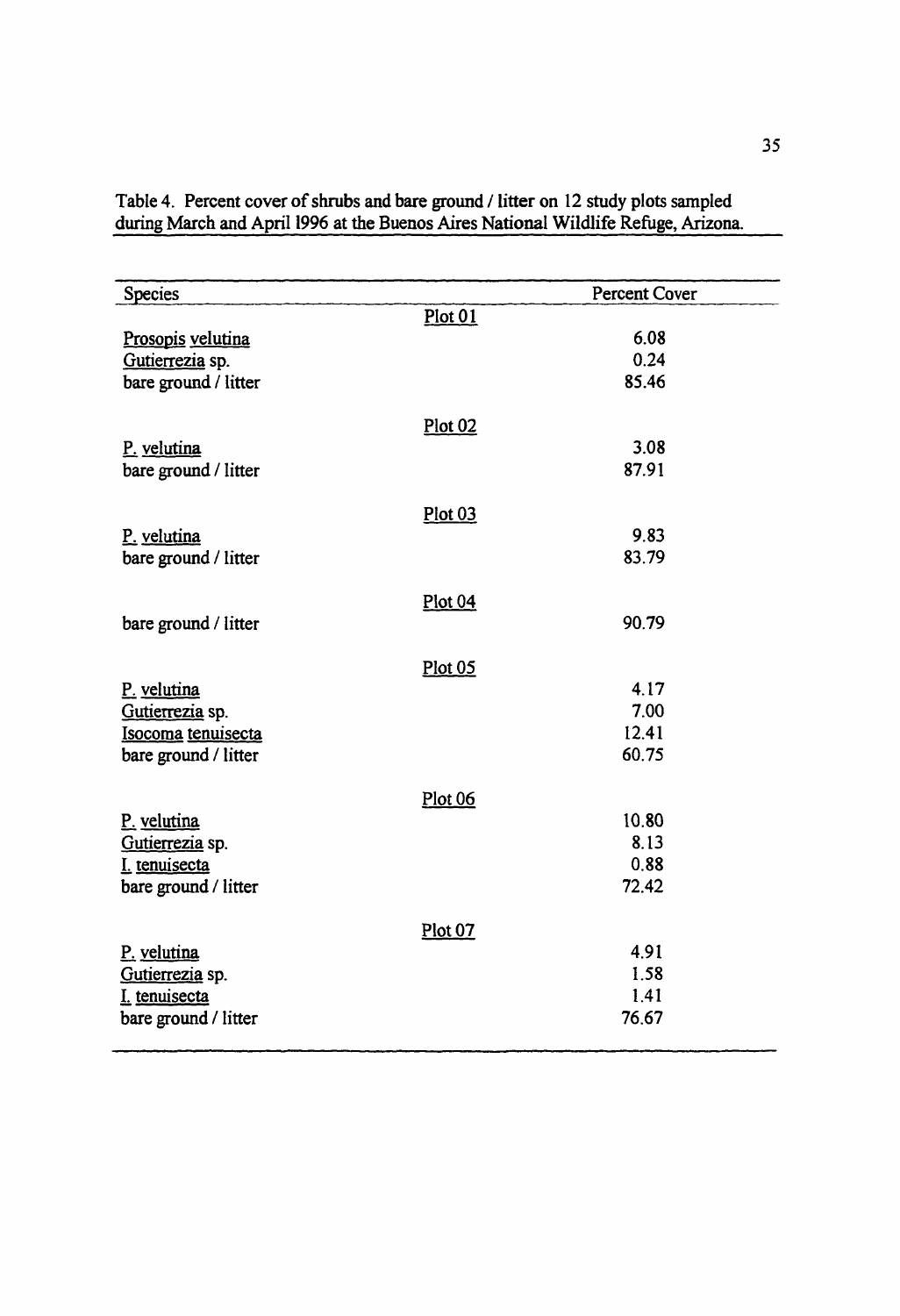## Table 4. Continued.

| <b>Species</b>       |                | Percent Cover |  |
|----------------------|----------------|---------------|--|
|                      | <b>Plot 08</b> |               |  |
| P. velutina          |                | 9.75          |  |
| Gutierrezia sp.      |                | 4.16          |  |
| I. tenuisecta        |                | 2.08          |  |
| bare ground / litter |                | 72.91         |  |
|                      | <b>Plot 09</b> |               |  |
| P. velutina          |                | 10.16         |  |
| Gutierrezia sp.      |                | 8.13          |  |
| I. tenuisecta        |                | 8.33          |  |
| bare ground / litter |                | 71.00         |  |
|                      |                |               |  |
|                      | <b>Plot 10</b> |               |  |
| P. velutina          |                | 5.33          |  |
| Gutierrezia sp.      |                | 8.96          |  |
| I. tenuisecta        |                | 9.13          |  |
| bare ground / litter |                | 71.45         |  |
|                      | <b>Plot 11</b> |               |  |
| P. velutina          |                | 18.08         |  |
| Gutierrezia sp.      |                | 9.20          |  |
| I. tenuisecta        |                | 3.45          |  |
| bare ground / litter |                | 65.33         |  |
|                      |                |               |  |
|                      | <b>Plot 12</b> |               |  |
| P. velutina          |                | 7.16          |  |
| Gutierrezia sp.      |                | 4.75          |  |
| I. tenuisecta        |                | 8.75          |  |
| bare ground / litter |                | 74.38         |  |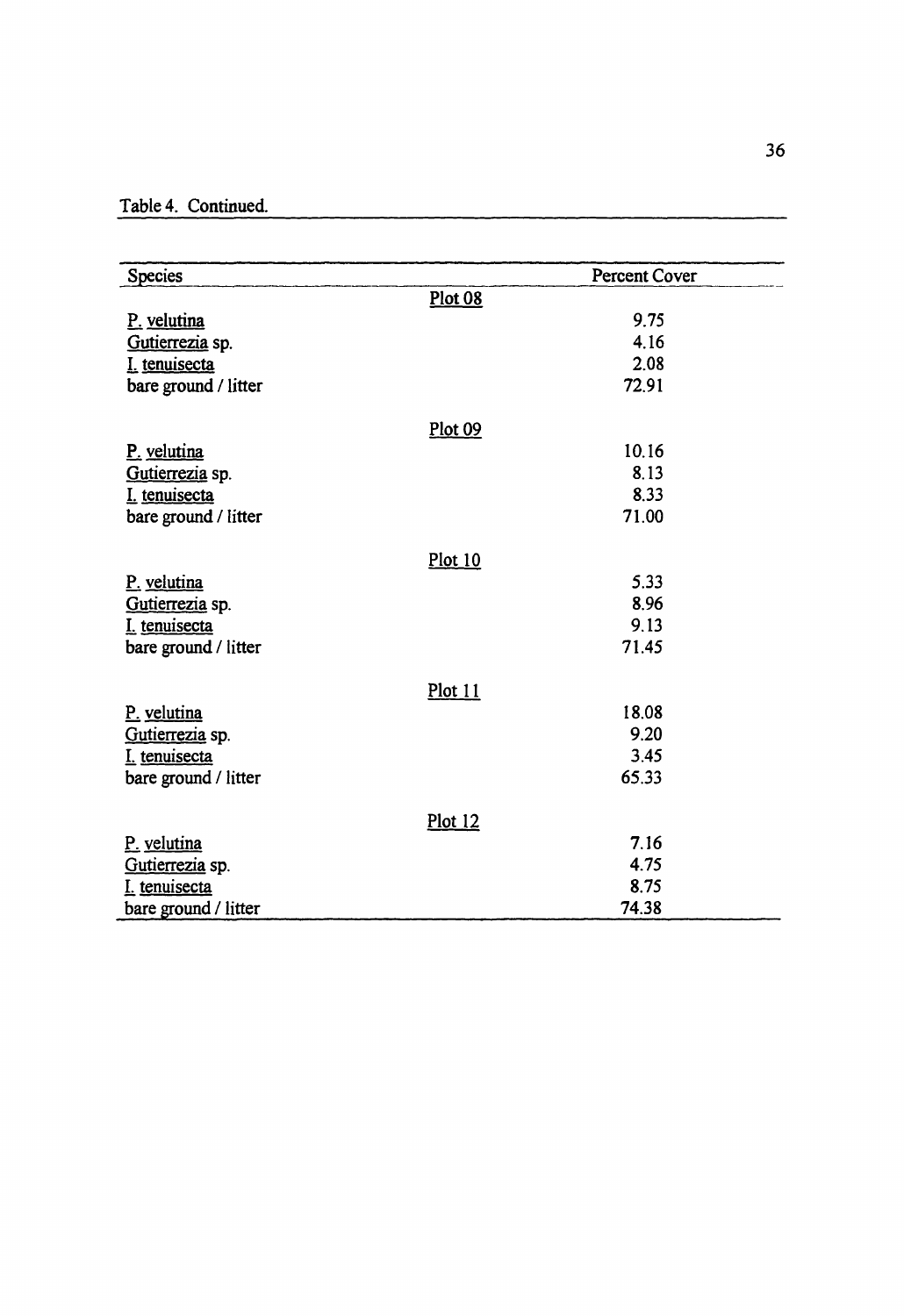### LITERATURE CITED

- Bent, A.C. 1968. Life histories of North American cardinals, grosbeaks, buntings, towhees, finches, sparrows, and allies. Part 1. Smithsonian Institution Press, Washington, D.C. 645 pp.
- Blydenstein, J. 1957. The survival of velvet mesquite *{Prosopis juliflora* var. *velutina)*  after fire. J. Range. Manage. 10:221-223.
- Bock, C.E., and B. Webb. 1984. Birds as grazing indicator species in southeastern Arizona. J. Wildl. Manage. 48:1045-1049.
- Bock, C.E., and J.H. Bock. 1988. Grassland birds in southeastern Arizona: impacts of fire, grazing, and alien vegetation, p. 43-58. *In* P.D. Goriup (ed.). Ecology and conservation of grassland birds. International Council for Bird Preservation, Cambridge, UK.
- Bock, C.E., and J.H. Bock. 1992b. Response of birds to wildfire in native vs. exotic Arizona grassland. Southwestern Nat. 37(1): 73-81.
- Bock, J.H., and C.E. Bock. 1992a. Short-term reductions in plant densities following prescribed fire in an ungrazed semidesert shrub-grassland. Southwestern Nat. 37:49-53.
- Bock, J.H., C.E. Bock, and J.R. McKnight. 1976. A study of the effects of grassland fires at the research ranch in southeastern Arizona. J. Ariz. Acad. Sci. 11:49- 57.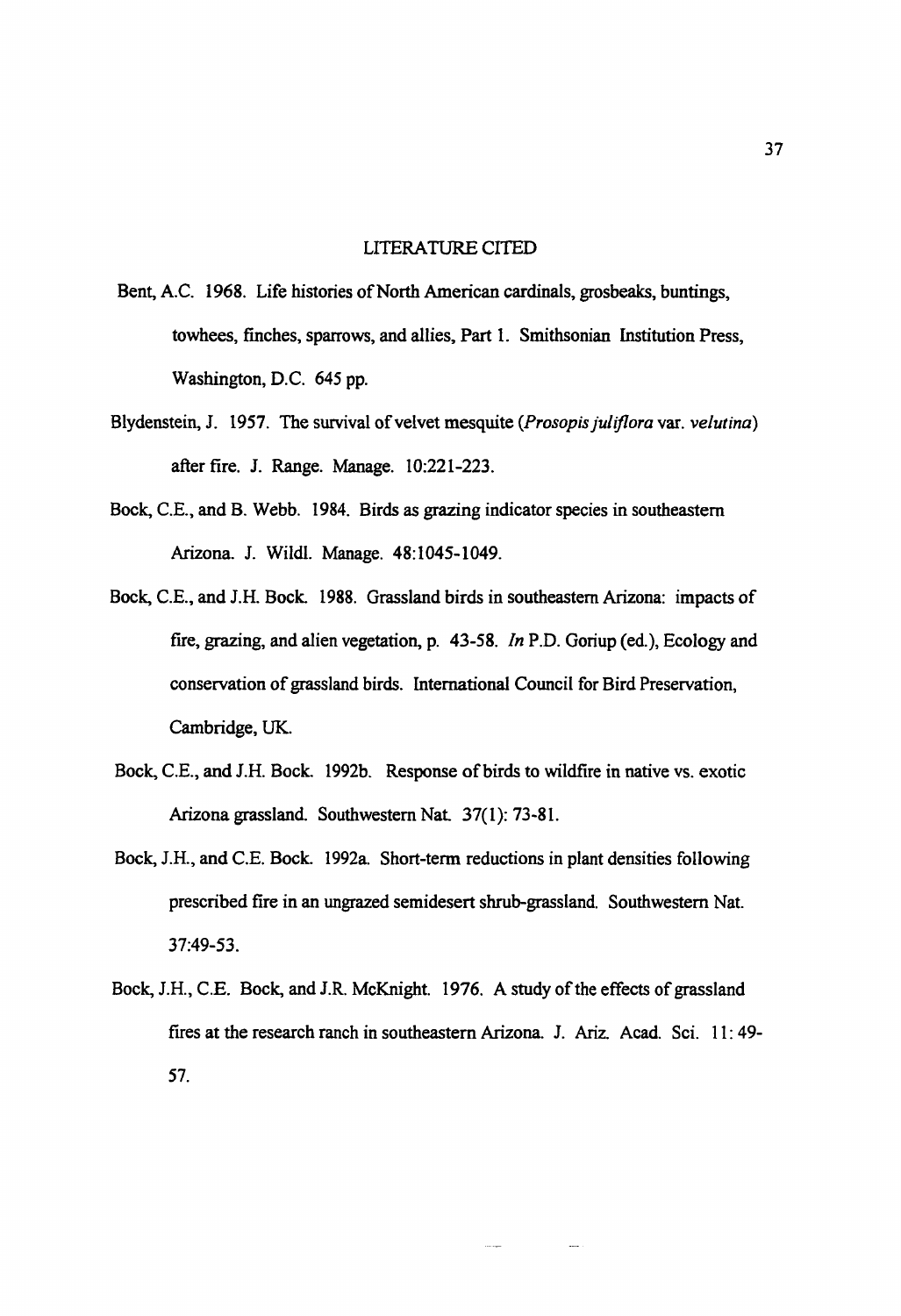- Brown, J. R., and S. Archer. 1989. Woody plant invasion of grasslands; establishment of honey mesquite *(Frosopis glandulosa* var. *glandulosa)* on sites differing in herbaceous biomass and grazing history. Oecologia 80:19-26.
- Cable, D.R. 1967. Fire effects on semi-desert grasses and shrubs. J. Range. Manage. 20; 170-176.
- Cable, D.R. 1971. Lehmann lovegrass on the Santa Rita Experimental Range, 1937- 1968. J. Range. Manage. 24; 17-21.
- Canfield, R.H. 1941. Application of the line interception method in sampling range vegetation. J. Forestry 39; 388-394.
- Ehrlich, P.R., D.S. Dobkin, and D. Wheye. 1988. The birder's handbook. Simon & Schuster, New York, N.Y. 785pp.
- Farley, G.H., and J.N. Stuart. 1994. Atypical nesting sites of the cactus wren. Texas J. Sci. 46; 193-195.
- Humphrey, R.R. 1958. The desert grassland; a history of vegetational change and analysis of causes. Bot. Rev. 24; 193-252.
- Knopf, F.L. 1994. Avian assemblages on altered grasslands. Studies in Avian Biol. 15; 247-257.
- Martin, S.C. 1983. Responses of semidesert grasses and shrubs to fall burning. J. Range. Manage. 36;604-610.
- Martin, T.E. 1989. Breeding productivity considerations; what are the appropriate habitat features for management. Pages 455-473 in J.M. Hagan III and D.W.